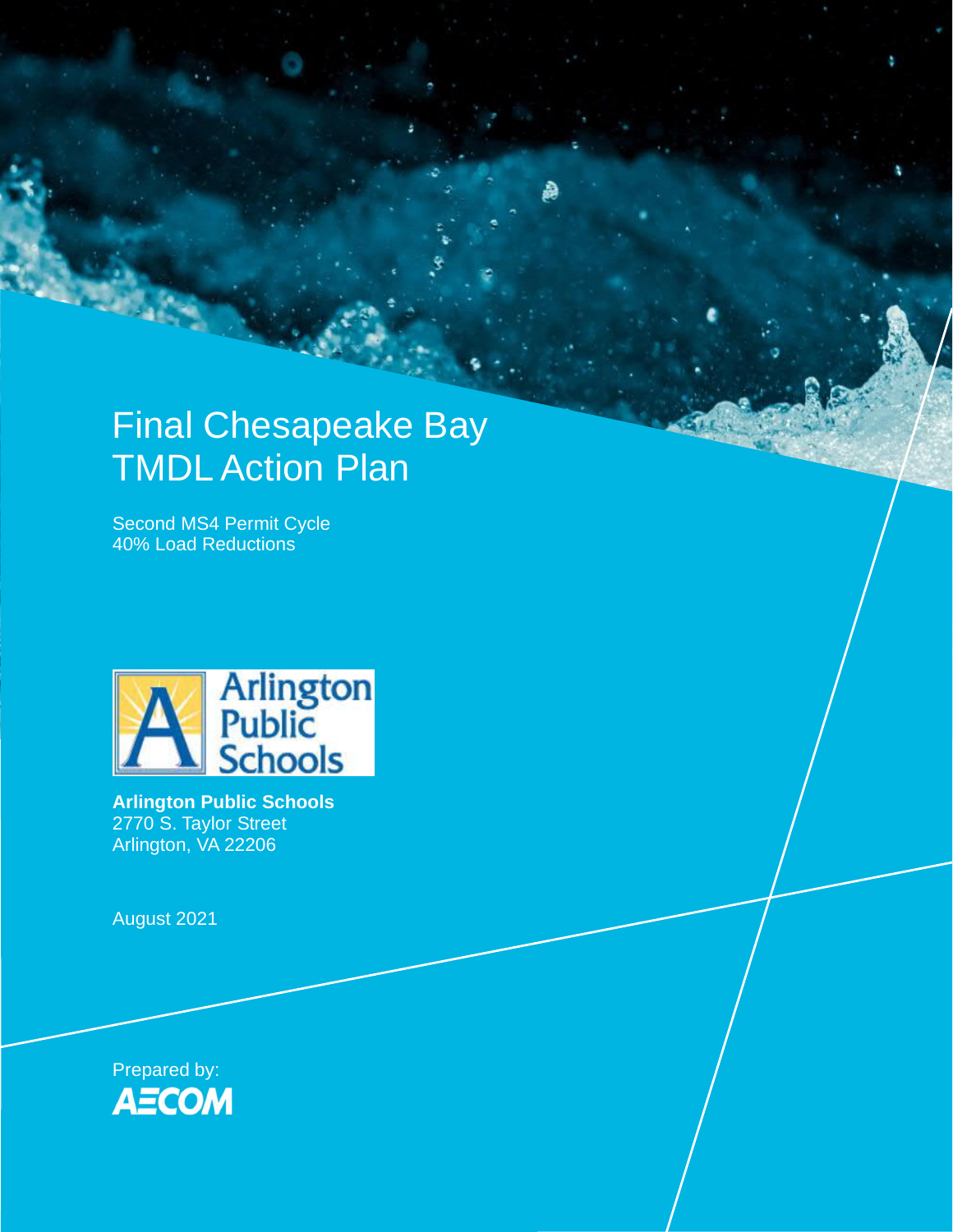Chesapeake Bay TMDL Action Plan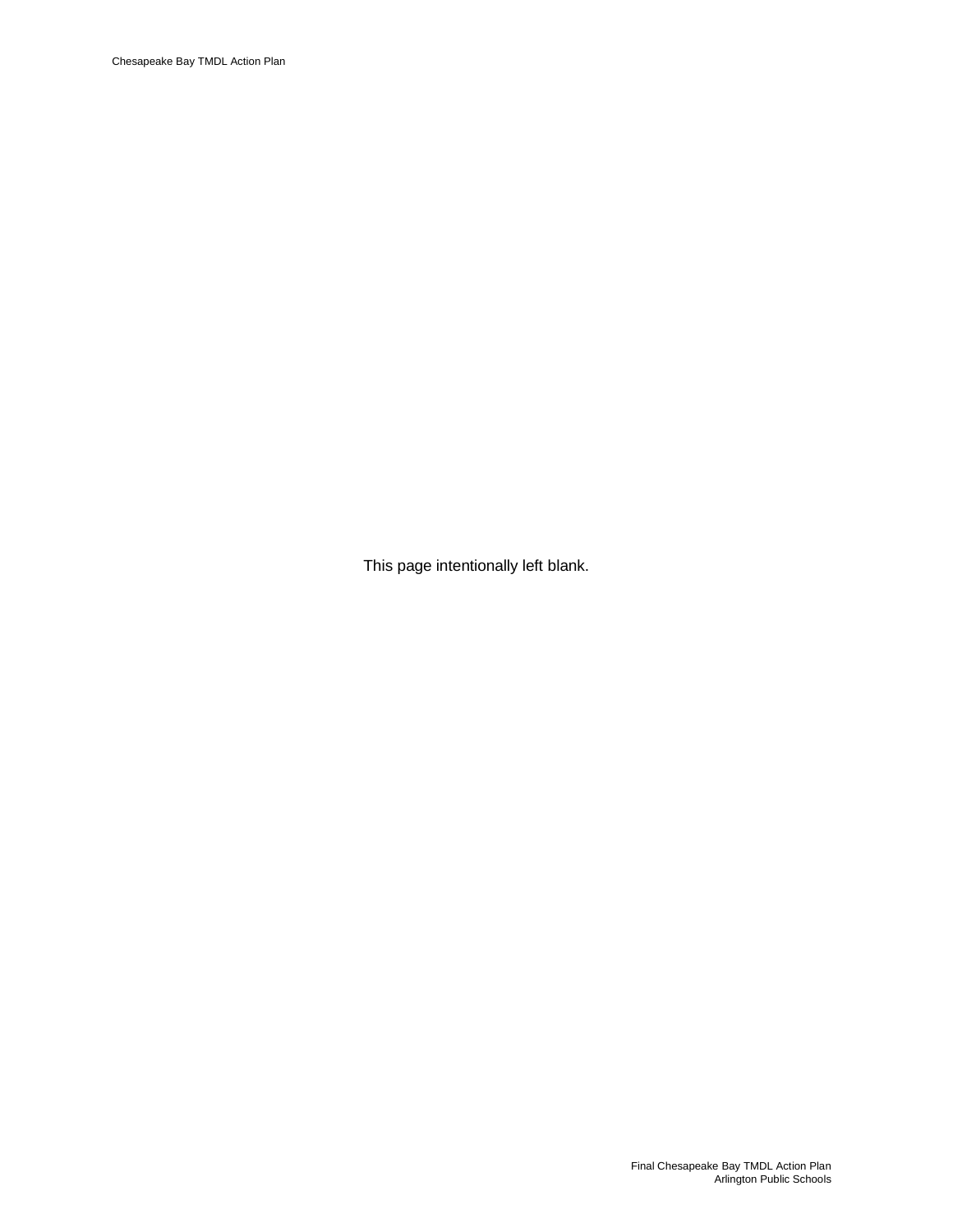### **Table of Contents**

| 1. |                                                                                                                                                                                                   |  |  |
|----|---------------------------------------------------------------------------------------------------------------------------------------------------------------------------------------------------|--|--|
| 2. | 1.1                                                                                                                                                                                               |  |  |
| 3. | 2.1<br>2.2                                                                                                                                                                                        |  |  |
|    | Estimated Existing Source Loads and Calculated Total Pollutant of Concern Required7<br>3.1<br>3.2<br>3.2.1<br>Means and Methods to Offset Increased Loads from Grandfathered Projects that<br>3.3 |  |  |
| 4. |                                                                                                                                                                                                   |  |  |
| 5. | List of BMPs Implemented to Achieve Reductions for the Chesapeake Bay TMDL 15                                                                                                                     |  |  |
| 6. | BMPs Implemented by the Permittee Prior to the Expiration of This Permit to Meet                                                                                                                  |  |  |
| 7. |                                                                                                                                                                                                   |  |  |
| 8. |                                                                                                                                                                                                   |  |  |

## **List of Tables**

| Table 2-1 – MS4 Program Plan Components Pertaining to the Chesapeake Bay TMDL 3                     |  |
|-----------------------------------------------------------------------------------------------------|--|
|                                                                                                     |  |
|                                                                                                     |  |
|                                                                                                     |  |
|                                                                                                     |  |
|                                                                                                     |  |
| Table 3-3 – Calculation Sheet for Determining Total POC Reductions Required by the End of Second    |  |
|                                                                                                     |  |
| Table 3-4 – New Source Loads Initiating Construction July 1, 2009 - June 30, 2014 11                |  |
|                                                                                                     |  |
| Table 6-1 - Annual Costs of Credit Purchase from Arlington County Water Pollution Control Plant  17 |  |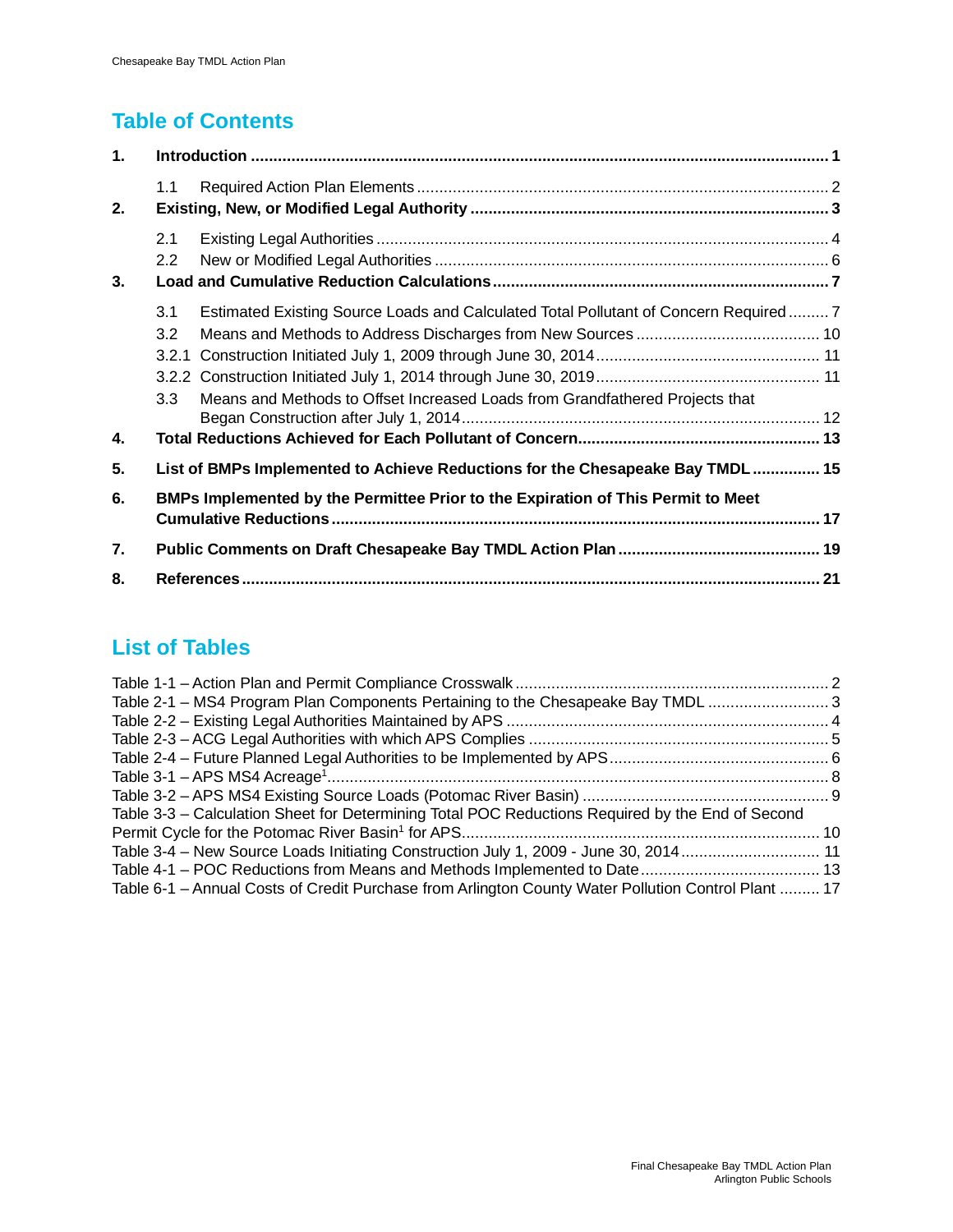## **Acronyms and Abbreviations**

| <b>ACG</b>   | <b>Arlington County Government</b>                                        |
|--------------|---------------------------------------------------------------------------|
| APS          | Arlington Public Schools                                                  |
| <b>B-WET</b> | Bay Watershed Education and Training                                      |
| <b>BMP</b>   | <b>Best Management Practice</b>                                           |
| <b>DEQ</b>   | Virginia Department of Environmental Quality                              |
| E&SC         | <b>Erosion and Sediment Control</b>                                       |
| <b>EOS</b>   | Edge of Stream                                                            |
| <b>EPA</b>   | United States Environmental Protection Agency                             |
| <b>GIS</b>   | Geographic Information Systems                                            |
| <b>HUC</b>   | <b>Hydrologic Unit Code</b>                                               |
| lb           | pound                                                                     |
| LDA.         | <b>Land Disturbing Activity</b>                                           |
| <b>MCM</b>   | <b>Minimum Control Measure</b>                                            |
| <b>MOA</b>   | Memorandum of Agreement                                                   |
| MS4          | Muncipal Separate Storm Sewer Systems                                     |
| MS4 Permit   | General Permit for Discharges of Stormwater from Small MS4s No. VAR040127 |
| <b>MWEE</b>  | <b>Meaningful Watershed Education Experience</b>                          |
| <b>NOAA</b>  | National Oceanic and Atmospheric Administration                           |
| <b>NMP</b>   | <b>Nutrient Management Plan</b>                                           |
| <b>PL24</b>  | Potomac River - Pimmit Run                                                |
| <b>PL25</b>  | Potomac River - Four Mile Run                                             |
| <b>POC</b>   | <b>Pollutant of Concern</b>                                               |
| <b>RLD</b>   | <b>Registered Land Disturber</b>                                          |
| <b>SWM</b>   | Storm Water Management                                                    |
| <b>SWPPP</b> | <b>Stormwater Pollution Prevention Plan</b>                               |
| <b>TMDL</b>  | <b>Total Maximum Daily Load</b>                                           |
| TN           | <b>Total Nitrogen</b>                                                     |
| TP           | <b>Total Phosphorus</b>                                                   |
| <b>TSS</b>   | <b>Total Suspended Solids</b>                                             |
| <b>VSMP</b>  | Virginia Stormwater Management Program                                    |
| <b>WLA</b>   | wasteload allocation                                                      |
| yr           | year                                                                      |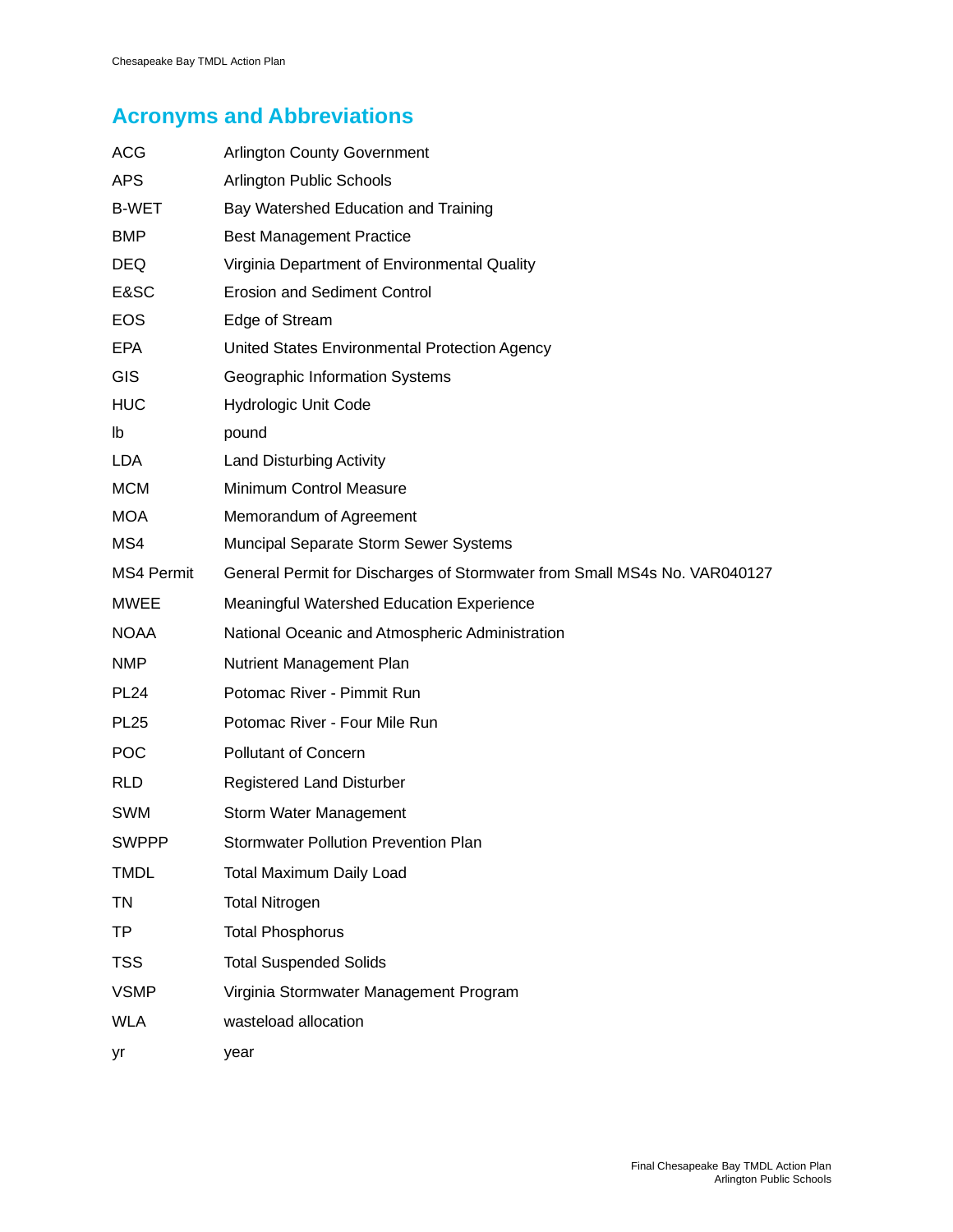## **1. Introduction**

Arlington Public Schools (APS) is authorized to discharge under the General Permit for Discharges of Stormwater from Small Municipal Separate Storm Sewer Systems (MS4s) No. VAR040127 (MS4 Permit), effective November 1, 2018 through October 31, 2023, issued by the Virginia Department of Environmental Quality (DEQ). Section II.A of the MS4 Permit (Chesapeake Bay TMDL Special Condition) requires compliance with nitrogen, phosphorus, and sediment load reductions set forth in the Chesapeake Bay total maximum daily load (TMDL)<sup>1</sup> through the preparation and implementation of a Chesapeake Bay TMDL Action Plan. Section II.B of the MS4 Permit (Local TMDL Special Condition) requires compliance with wasteload allocations (WLAs) assigned to permittees discharging to impaired waters for which a TMDL has been developed and approved by the United States Environmental Protection Agency (EPA). As of the date of this report, APS has not been assigned a WLA in any EPAapproved TMDL, and this report focuses solely on compliance with the Chesapeake Bay TMDL.

As established by the DEQ, APS must reduce its share of Chesapeake Bay TMDL pollution by 40 percent (%) total during the second permit cycle (2018–2023) and the final 60% (100% total) during the third permit cycle (2023–2028). APS's overall strategy to meet the TMDL requirements includes nutrient and sediment credit purchase with the Arlington Water Pollution Control Plant and pollutant reduction from structural stormwater best management practices (BMPs) as two key strategies to meet the pollution reduction requirements. While APS does not implement standalone BMPs for the purposes of TMDL compliance, APS construction projects are subject to stringent regulation of the stormwater runoff from development/redevelopment by Arlington County Government (ACG). BMPs installed as part of development and redevelopment projects will continue to achieve incremental and cumulative reductions in stormwater pollutants.

This Chesapeake Bay TMDL Action Plan was developed to document a minimum of 40% reduction of the total Chesapeake Bay TMDL pollutant of concern (POC) required for APS' MS4 service area during the five-year MS4 Permit cycle from November 2018 through October 2023. The plan meets the requirements of the MS4 Permit and complies with the DEQ Guidance Memo No. 20-2003 Chesapeake Bay TMDL Special Condition Guidance, dated February 6, 2021.

<sup>1</sup> United States Environmental Protection Agency, Chesapeake Bay Total Maximum Daily Load for Nitrogen, Phosphorus, and Sediment, December 29, 2010.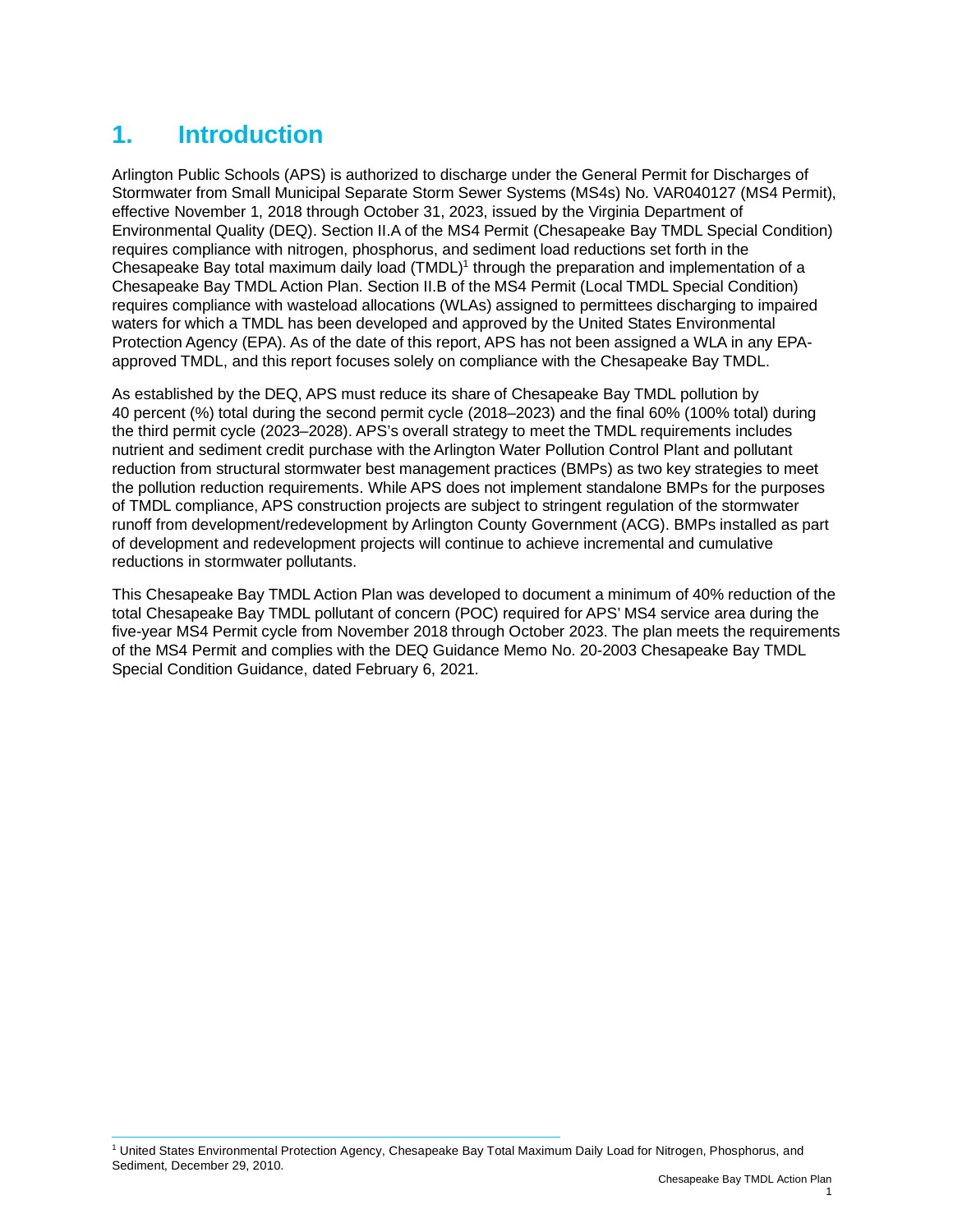## 1.1 Required Action Plan Elements

**Table 1-1** provides each of the requirements of APS's MS4 Permit relevant to the TMDL and the specific section where the requirement is addressed in this Chesapeake Bay TMDL Action Plan.

| <b>APS Action</b><br><b>Plan</b><br><b>Section</b> | <b>Element from DEQ TMDL</b><br><b>Special Condition</b><br><b>Guidance</b>                                               | <b>MS4 Permit Part</b> | <b>MS4 Permit Requirement</b>                                                                                                                                                                                                                                                                                                                                                                                                                                                                                                                         |  |
|----------------------------------------------------|---------------------------------------------------------------------------------------------------------------------------|------------------------|-------------------------------------------------------------------------------------------------------------------------------------------------------------------------------------------------------------------------------------------------------------------------------------------------------------------------------------------------------------------------------------------------------------------------------------------------------------------------------------------------------------------------------------------------------|--|
| $\overline{2}$                                     | Existing, new, or modified<br>legal authority                                                                             | II.A.11.a              | Any new or modified legal authorities, such as<br>ordinances, permits, policy, specific contract<br>language, orders, and inter-jurisdictional agreements,<br>implemented or needing to be implemented to meet<br>the requirements of Part II A 3, A 4, and A 5.                                                                                                                                                                                                                                                                                      |  |
| 3                                                  | <b>The Load and Cumulative</b><br><b>Reduction Calculations</b>                                                           | II.A.11.b              | The load and cumulative reduction calculations<br>calculated in accordance with Part II A 3, A 4, and A 5.                                                                                                                                                                                                                                                                                                                                                                                                                                            |  |
| 4                                                  | The total reductions<br>achieved as of July 1,<br>2018, for each pollutant of<br>concern                                  | II.A.11.c              | The total reductions achieved as of July 1, 2018, for<br>each pollutant of concern.                                                                                                                                                                                                                                                                                                                                                                                                                                                                   |  |
| 5                                                  | List of BMPs implemented<br>prior to July 1, 2018 to<br>achieve reductions for the<br><b>Chesapeake Bay TMDL</b>          | II.A.11.d              | A list of BMPs implemented prior to July 1, 2018, to<br>achieve reductions associated with the Chesapeake<br>Bay TMDL including:<br>The date of implementation; and<br>a)<br>The reductions achieved.<br>b)                                                                                                                                                                                                                                                                                                                                           |  |
| 6                                                  | <b>BMPs implemented by the</b><br>permittee prior to the<br>expiration of this permit to<br>meet cumulative<br>reductions | II.A.11.e              | The BMPs to be implemented by the permittee prior to<br>the expiration of this permit to meet the cumulative<br>reductions calculated in Part II A 3, A 4, and A 5,<br>including as applicable:<br>Type of BMP;<br>a)<br>Project name;<br>b)<br>Location;<br>C)<br>d)<br>Percent removal efficiency for each pollutant<br>of concern; and<br>calculation of the reduction expected to be<br>e)<br>achieved by the BMP calculated and reported<br>in accordance with the methodologies<br>established in Part II A 8 for each pollutant of<br>concern. |  |
| 7                                                  | <b>Public comments on draft</b><br><b>Chesapeake Bay TMDL</b><br><b>Action Plan</b>                                       | II.A.11.f              | A summary of any comments received as a result of<br>public participation required in Part II A 12, the<br>permittee's response, identification of any public<br>meetings to address public concerns, and any<br>revisions made to Chesapeake Bay TMDL action plan<br>as a result of public participation.                                                                                                                                                                                                                                            |  |

**Table 1-1 – Action Plan and Permit Compliance Crosswalk**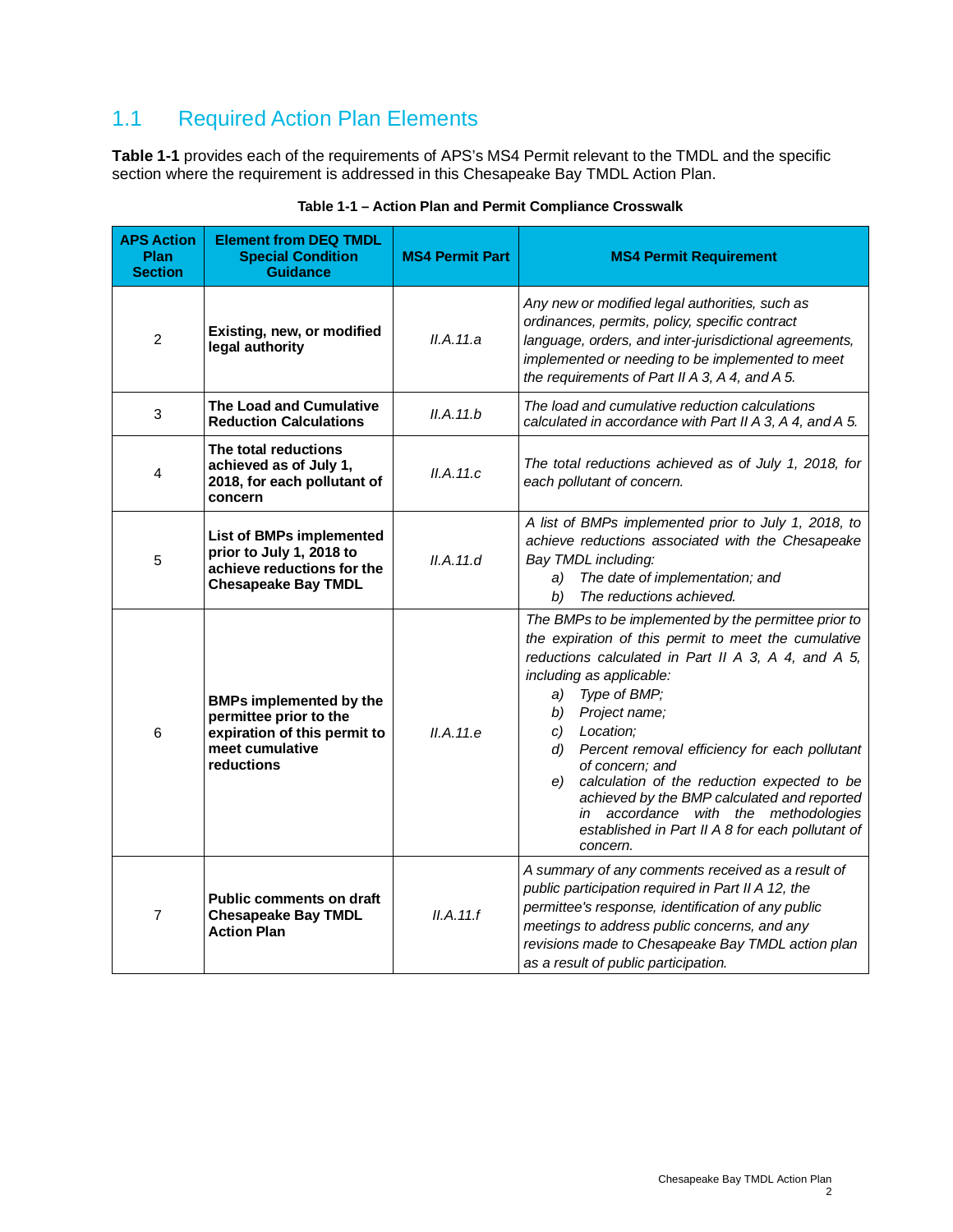## **2. Existing, New, or Modified Legal Authority**

APS adopted an MS4 Program Plan that documents implementation of all MS4 permit requirements, including the programmatic and legal authorities required to meet the Special Condition for the Chesapeake Bay TMDL. **Table 2-1** provides a summary of elements of the six minimum control measures (MCMs) implemented by APS under the MS4 Permit that relate to controlling total nitrogen (TN), total phosphorus (TP), and total suspended solids (TSS).

| <b>Minimum Control</b><br><b>Measure</b>                        | MS4 Program Plan Elements Related to Controlling Total Nitrogen, Total<br><b>Phosphorus, and Total Suspended Solids</b>                                                                                                                                                                                                                                                                                                                                                                                                                                                                                                                                                                                                                                                                                                                                                                                                                      |  |  |  |
|-----------------------------------------------------------------|----------------------------------------------------------------------------------------------------------------------------------------------------------------------------------------------------------------------------------------------------------------------------------------------------------------------------------------------------------------------------------------------------------------------------------------------------------------------------------------------------------------------------------------------------------------------------------------------------------------------------------------------------------------------------------------------------------------------------------------------------------------------------------------------------------------------------------------------------------------------------------------------------------------------------------------------|--|--|--|
|                                                                 | APS's MS4 Program Plan identifies the following three high-priority pollutants for the<br>focus of APS's public education program during the permit cycle: (1) using techniques<br>that keep water onsite and/or reduce imperviousness, (2) litter prevention, and (3) the<br>importance of native vegetation for preventing soil erosion. Actions specific to nutrients<br>and sediment and their impact on the Chesapeake Bay include:                                                                                                                                                                                                                                                                                                                                                                                                                                                                                                     |  |  |  |
| MCM 1 - Public Education<br>and Outreach                        | Stormwater Pollution Prevention Plan (SWPPP) training of staff.<br>$\bullet$<br>The National Oceanic and Atmospheric Administration (NOAA) Bay Watershed<br>$\bullet$<br>Education and Training (B-WET) program provides local grants to Grade 9,<br>students, and teachers in the Bay Watershed to focus on project based learning.<br>Meaningful Watershed Education Experience (MWEE) integrates field work in the<br>$\bullet$<br>Chesapeake Bay watershed with multidisciplinary classroom activities and<br>instruction. Students then share their discoveries within their schools and<br>communities, both orally and in writing. MWEEs have an intentional connection to<br>the watershed as a whole. Experiences focus not only on the Chesapeake Bay,<br>rivers, and streams, but also on terrestrial issues such as native plant species,<br>erosion control, buffer creation, groundwater protection, and pollution prevention. |  |  |  |
| MCM 2 - Public<br>Involvement and<br>Participation              | APS designed a program to involve the public in the decision-making process by<br>meeting all public notice requirements and sponsoring at least four activities annually<br>focusing on water quality. Examples include:<br>Outdoor Laboratory water quality field trips,<br>$\bullet$<br>Middle school Meaningful Watershed Education Experience projects, and<br>$\bullet$<br>Outdoor learning environments on local and native plant species.<br>$\bullet$                                                                                                                                                                                                                                                                                                                                                                                                                                                                               |  |  |  |
| MCM 3 - Illicit Discharge<br>Detection and Elimination          | APS integrated into its MS4 Program Plan an Illicit Discharge Detection and<br>Elimination Program. This program includes preventing, identifying, and eliminating<br>sources of pollutants, including total nitrogen and total phosphorus as well as total<br>suspended solids.                                                                                                                                                                                                                                                                                                                                                                                                                                                                                                                                                                                                                                                             |  |  |  |
| MCM 4 - Construction Site<br><b>Stormwater Runoff Control</b>   | APS's construction site stormwater runoff control program is designed to ensure that<br>its construction projects comply with all local legal authorities. APS construction<br>projects are subject to review, approval, and enforcement by Arlington County<br>Government (ACG), the locality where the land-disturbing activity for APS occurs.                                                                                                                                                                                                                                                                                                                                                                                                                                                                                                                                                                                            |  |  |  |
| $MCM$ 5 – Post-<br><b>Construction Stormwater</b><br>Management | APS contracts with a third party for long-term operation, inspection, and maintenance<br>of all its stormwater management facilities. ACG maintains the electronic database of<br>all stormwater management facilities including APS' stormwater management facilities.<br>APS is responsible for the accuracy of this information and works closely with ACG to<br>ensure the database remains up-to-date. APS post-construction stormwater<br>management facilities are subject to review and approval by ACG.                                                                                                                                                                                                                                                                                                                                                                                                                             |  |  |  |

| Table 2-1 – MS4 Program Plan Components Pertaining to the Chesapeake Bay TMDL |  |  |
|-------------------------------------------------------------------------------|--|--|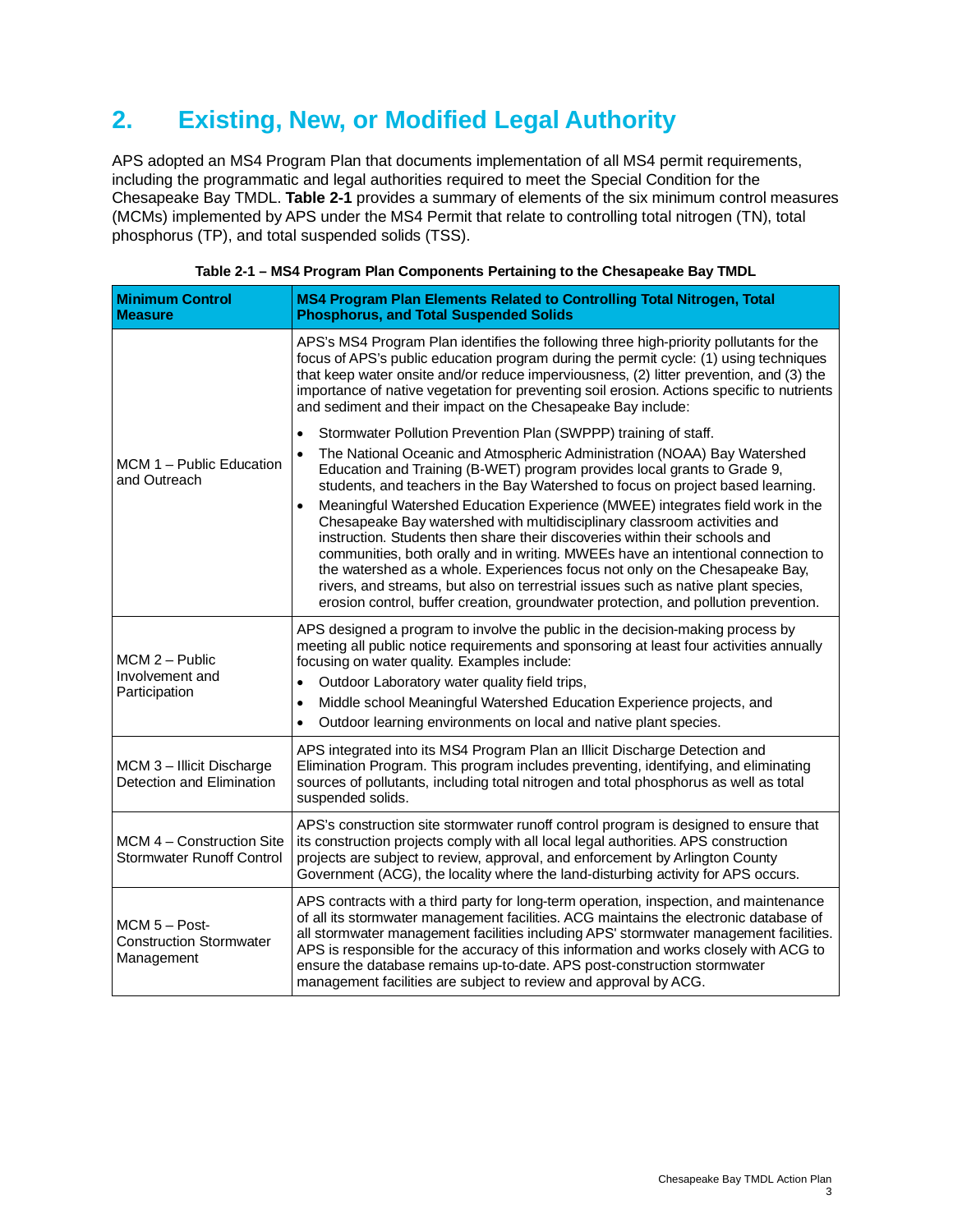#### **Table 2-1 – MS4 Program Plan Components Pertaining to the Chesapeake Bay TMDL (continued)**

| <b>Minimum Control</b><br>MS4 Program Plan Elements Related to Controlling Total Nitrogen, Total<br><b>Phosphorus, and Total Suspended Solids</b><br><b>Measure</b> |                                                                                                                                                                                                                                                                                                                                                                                                                                                                                                                                                                                                                                                                                                                                                 |  |  |
|---------------------------------------------------------------------------------------------------------------------------------------------------------------------|-------------------------------------------------------------------------------------------------------------------------------------------------------------------------------------------------------------------------------------------------------------------------------------------------------------------------------------------------------------------------------------------------------------------------------------------------------------------------------------------------------------------------------------------------------------------------------------------------------------------------------------------------------------------------------------------------------------------------------------------------|--|--|
| $MCM 6 -$ Pollution<br><b>Prevention and Good</b><br>Housekeeping for<br><b>Municipal Operations</b>                                                                | APS included in its MS4 Program Plan actions to meet the pollution prevention and<br>good housekeeping requirements for municipal operations. APS operates one high<br>priority municipal facility, the APS Trades Facility located at the ACG Trades Center.<br>APS' Trades Facility is included in ACG's SWPPP for the Trades Center. APS is<br>responsible for this facility under ACG's Trade Center SWPPP and inspects and<br>maintains the area.<br>ACG uses a turf management contractor to manage all necessary pesticide, herbicide<br>and fertilizer applications for athletic fields. This contractor develops and implements<br>the nutrient management plans (NMPs) for APS lands with a contiguous area greater<br>than one acre. |  |  |

### 2.1 Existing Legal Authorities

APS is a governing body with its own school board of elected officials and is a separate permitted entity from ACG. However, APS is not a governing authority on land development projects but instead all land development on APS property is overseen by ACG. APS relies on ACG to develop and enforce legal authorities such as ordinances, permits, and orders related to all land development projects. While APS does hold construction and service contracts, property lease agreements, and inter-jurisdictional agreements, they do not include traditional legal enforcement mechanisms. **Table 2-2** provides a list and description of relevant existing legal authorities maintained by APS.

| <b>Type of Legal Authority</b> | <b>Legal Authority Description</b>                                                                                                                                                                                                                                                                                                                                                                                                                                                                                                                                                                                                                                                                 |
|--------------------------------|----------------------------------------------------------------------------------------------------------------------------------------------------------------------------------------------------------------------------------------------------------------------------------------------------------------------------------------------------------------------------------------------------------------------------------------------------------------------------------------------------------------------------------------------------------------------------------------------------------------------------------------------------------------------------------------------------|
| <b>Construction Contracts</b>  | Construction contracts are held by APS, and APS has standard contract<br>language requiring that an onsite team member for the Contractor shall maintain<br>the DEQ Erosion and Sediment Control (E&SC) and Storm Water Management<br>(SWM) inspector certification. This member is also required to ensure proper<br>record keeping of the SWPPP, conduct self-inspections of the Site at least every<br>four days, and ensure compliance with APS' MS4 Permit as it relates to Site<br>storm water runoff control and proper E&SC. Lastly, the contract language<br>requires the Contractor to provide on-site personnel certified for and designated<br>as the Registered Land Disturber (RLD). |
| Interjurisdictional Agreements | There is a Memorandum of Agreement (MOA) between APS and ACG to set<br>forth the agreed upon use of APS and County athletic facilities. The MOA<br>specifies the parties responsible for trash pickup, custodial services, and field<br>maintenance. This MOA addresses the responsible parties for some pollution<br>prevention and good housekeeping items.                                                                                                                                                                                                                                                                                                                                      |
|                                | APS issued a notice of MS4 interconnection letter to ACG on August 14, 2015.                                                                                                                                                                                                                                                                                                                                                                                                                                                                                                                                                                                                                       |

#### **Table 2-2 – Existing Legal Authorities Maintained by APS**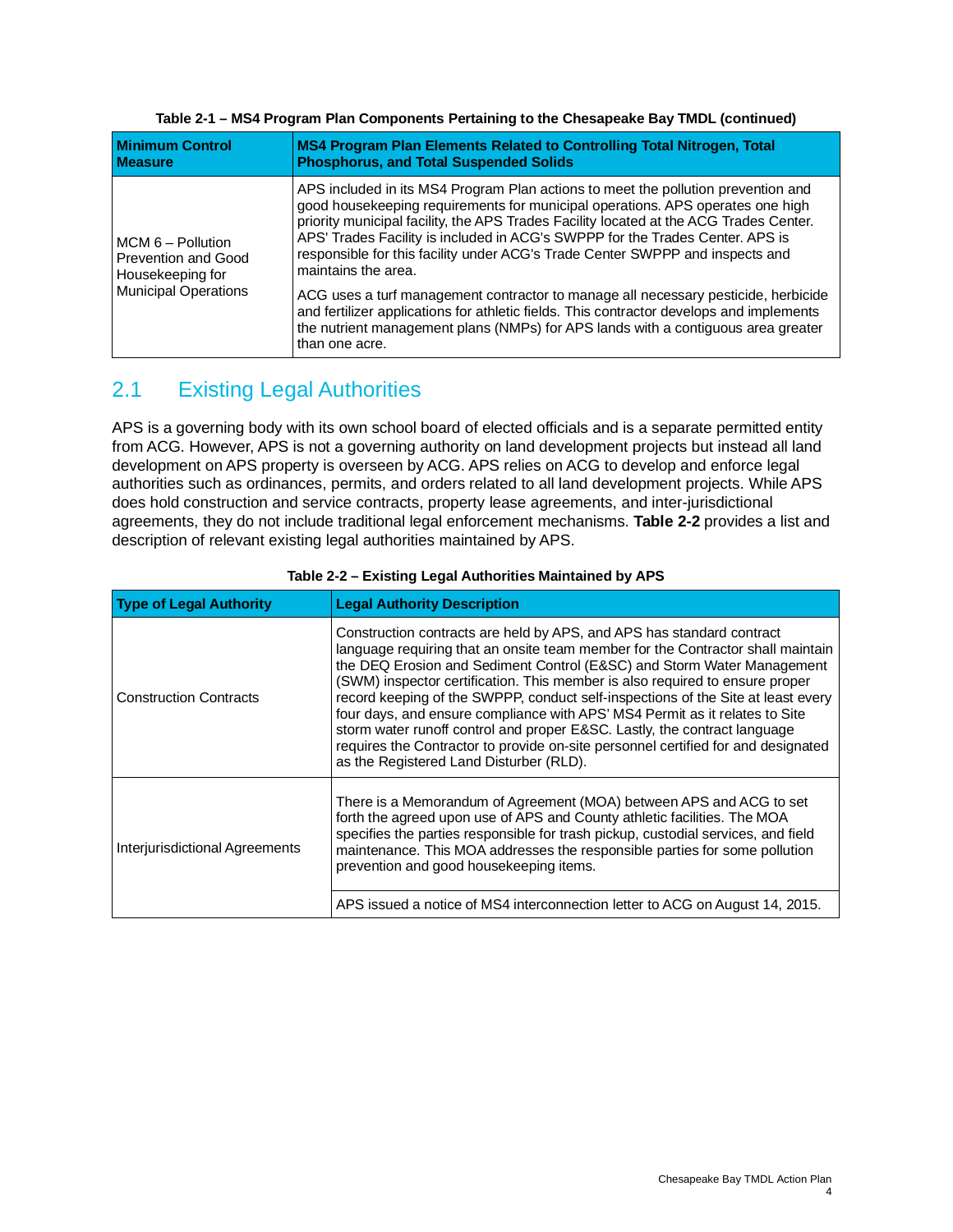| <b>Type of Legal Authority</b>   | <b>Legal Authority Description</b>                                                                                                                                                                                                                                                                                                                                   |  |  |
|----------------------------------|----------------------------------------------------------------------------------------------------------------------------------------------------------------------------------------------------------------------------------------------------------------------------------------------------------------------------------------------------------------------|--|--|
|                                  | APS is a tenant subject to property lease agreements for two office buildings<br>with private owners. Those office buildings are not located within the APS MS4<br>area, and the lease agreements stipulate that the property owner is responsible<br>for maintenance of the grounds.                                                                                |  |  |
| <b>Property Lease Agreements</b> | <b>Syphax Education Center</b><br>٠<br>2100 Washington Blvd, Arlington VA 22204                                                                                                                                                                                                                                                                                      |  |  |
|                                  | APS Employment Assistance Program and Alternative High School<br>٠<br>2847 Wilson Blvd, Arlington VA 22201                                                                                                                                                                                                                                                           |  |  |
|                                  | <b>Fleet Elementary School</b><br>$\bullet$<br>115 South Old Glebe Rd, Arlington VA 22204                                                                                                                                                                                                                                                                            |  |  |
| <b>Service Contracts</b>         | APS holds a service contract with a third-party contractor that conducts annual<br>inspection, maintenance, and repairs of stormwater best management practices<br>(BMPs). The contractor keeps records and submits maintenance and inspection<br>reports for every site visited. APS reviews inspection reports and maintains a<br>database of inspections records. |  |  |
|                                  | APS also contracts with a third-party contractor to support its illicit discharge<br>detection and elimination program through annual screening and inspections of<br>outfalls.                                                                                                                                                                                      |  |  |

**Table 2-2 – Existing Legal Authorities Maintained by APS (continued)**

APS also complies with relevant ACG legal authorities as all APS properties are located within Arlington County, and these ACG legal authorities are summarized in **Table 2-3**. Any additional legal authorities identified after the completion of this Chesapeake Bay TMDL Action Plan will be updated and published in the most recent version of the APS MS4 Program Plan.

| <b>ACG Legal</b><br><b>Authority</b>                | <b>Legal Authority Description</b>                                                                                                                                                                                                                                                                                                                                                                                                                    | <b>Corresponding</b><br><b>MCM</b> |
|-----------------------------------------------------|-------------------------------------------------------------------------------------------------------------------------------------------------------------------------------------------------------------------------------------------------------------------------------------------------------------------------------------------------------------------------------------------------------------------------------------------------------|------------------------------------|
| Arlington County<br>Code Chapter 26-5b<br>Utilities | Arlington County Code Chapter 26-5 - Utilities prohibiting unauthorized<br>discharges into the storm sewer system.                                                                                                                                                                                                                                                                                                                                    | 3                                  |
| <b>ACG Plan Review</b><br>Procedures                | APS is subject to ACG's written plan review process. The plan review<br>procedures and all associated documents utilized in plan review may be<br>found online at http://topics.arlingtonva.us/building/stormwater-<br>management-ordinance/.                                                                                                                                                                                                         | 4 and 5                            |
| Chesapeake Bay<br>Preservation<br>Ordinance         | The Chesapeake Bay Preservation Ordinance (Arlington County Code<br>Chapter 61) was adopted to implement the requirements of $\S$ 62.1-<br>44.15:67 et seq., of the Code of Virginia, the Chesapeake Bay<br>Preservation Act, and the Chesapeake Bay Preservation Area Designation<br>and Management Regulations (9VAC25-830-10 et. seq.) Sensitive areas<br>along streams throughout Arlington have been designated as Resource<br>Protection Areas. | $4$ and $5$                        |
| Compliance<br>Inspection<br>Procedures              | ACG's compliance inspection procedures and all associated documents<br>utilized during inspection, including the inspection schedule, may be found<br>online at http://topics.arlingtonva.us/building/stormwater-management-<br>ordinance/                                                                                                                                                                                                            | 4 and 5                            |
| Erosion and<br>Sediment Control<br>Ordinance        | A land disturbing activity (LDA) permit is required for any activities that<br>disturb equal to or greater than 2,500 square feet of land, as required by<br>the Erosion and Sediment Control Ordinance (Arlington County Code<br>Chapter 57) and the Virginia Erosion and Sediment Control Program.                                                                                                                                                  | 4                                  |

#### **Table 2-3 – ACG Legal Authorities with which APS Complies**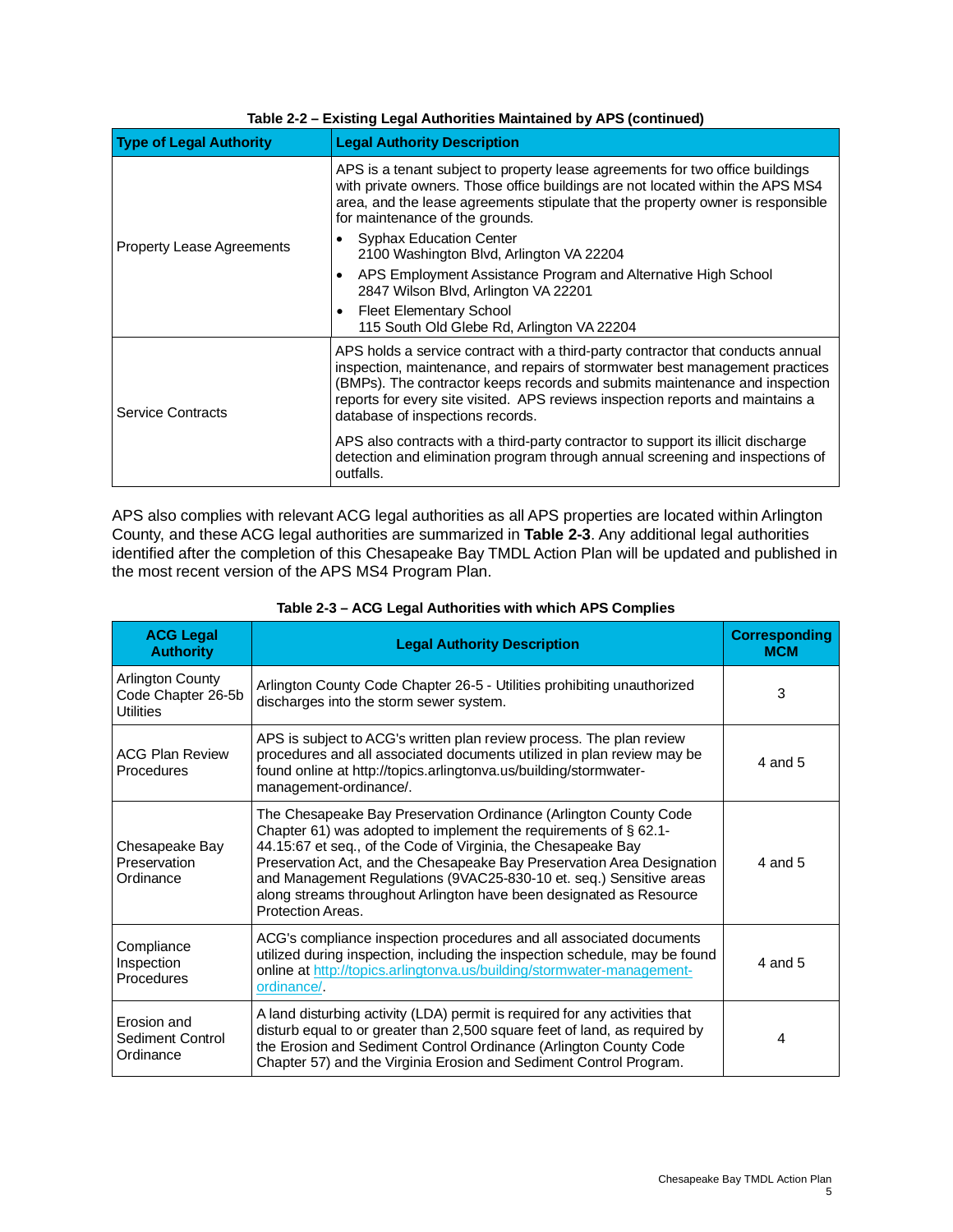| Table 2-3 - ACG Legal Authorities with which APS Complies (continued) |  |  |
|-----------------------------------------------------------------------|--|--|
|-----------------------------------------------------------------------|--|--|

| <b>ACG Legal</b><br><b>Authority</b>  | <b>Legal Authority Description</b>                                                                                                                                                                                                                                   | Corresponding<br><b>MCM</b> |
|---------------------------------------|----------------------------------------------------------------------------------------------------------------------------------------------------------------------------------------------------------------------------------------------------------------------|-----------------------------|
| Stormwater<br>Management<br>Ordinance | The Stormwater Management Ordinance (Arlington County Code Chapter<br>60) provides stormwater requirements for land disturbing activities in<br>Arlington County in response to comprehensive new Virginia stormwater<br>regulations which became effective in 2014. | 4 and 5                     |

### 2.2 New or Modified Legal Authorities

**Table 2-4** provides the only legal authority needing to be implemented to meet the requirements of Part II A 3, A 4, and A 5 of the MS4 Permit.

| <b>Type of Legal Authority</b>                     | <b>Legal Authority Description</b>                                                                                                                                                                                                                                                                  |
|----------------------------------------------------|-----------------------------------------------------------------------------------------------------------------------------------------------------------------------------------------------------------------------------------------------------------------------------------------------------|
| Nutrient and Sediment Credit<br>Purchase Agreement | APS will implement a Chesapeake Bay Nutrient Offset Agreement between APS<br>and ACG's Water Pollution Control Plant for the purchase of total phosphorous<br>and total nitrogen credits towards POC required reductions. The agreement will<br>go into effect prior to the June 30, 2023 deadline. |

**Table 2-4 – Future Planned Legal Authorities to be Implemented by APS**

APS does not have any plans to develop any additional new or modified legal authorities to meet the requirements of the Chesapeake Bay TMDL at this time. APS will comply with relevant new and modified ACG legal authorities as they are developed or modified in the future.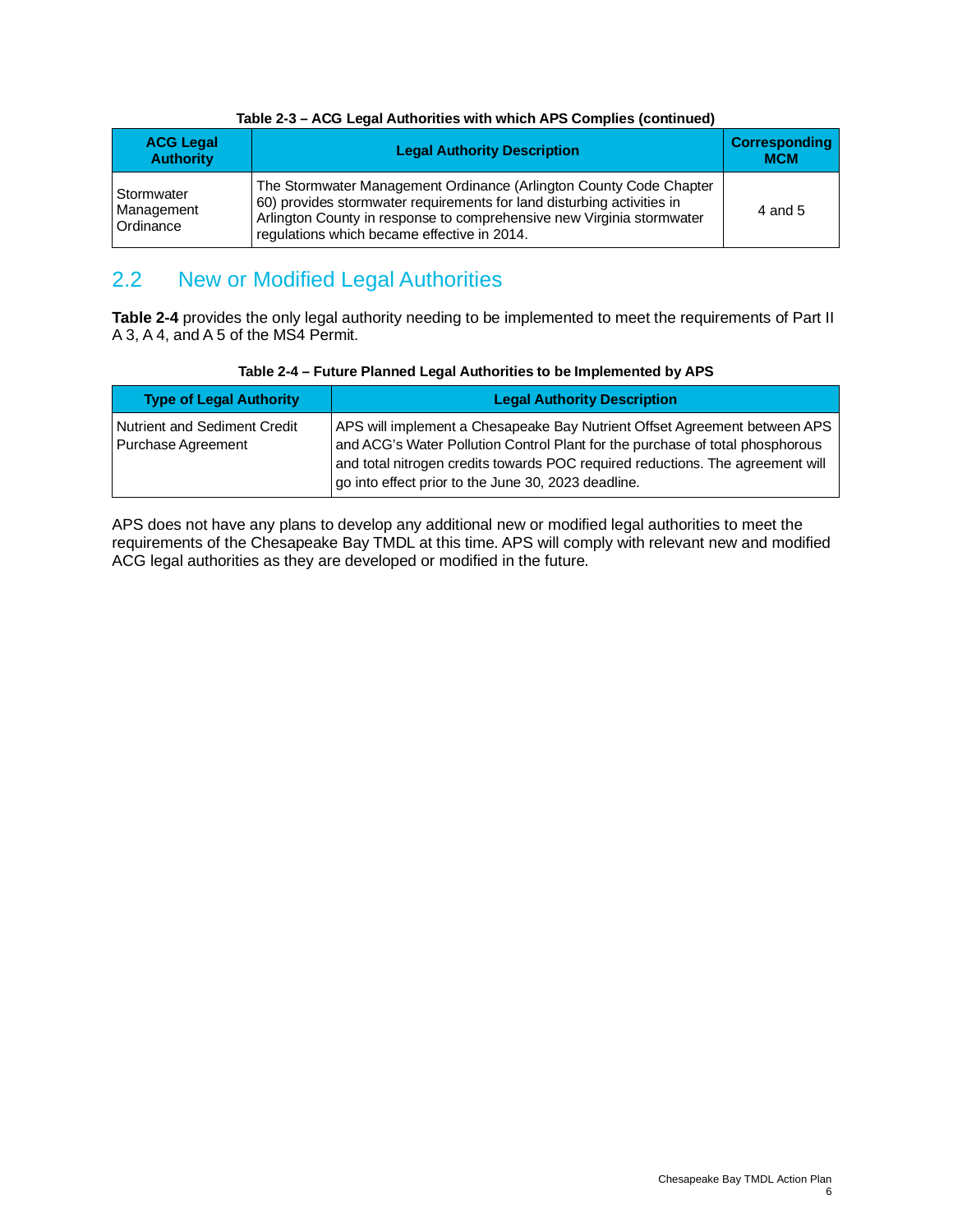## **3. Load and Cumulative Reduction Calculations**

### 3.1 Estimated Existing Source Loads and Calculated Total Pollutant of Concern Required

The APS MS4 is comprised of approximately 350 acres of land across 40 facilities located throughout Arlington County, Virginia. APS' MS4 does not extend into any expanded urbanized areas that were identified as a result of the 2010 US Census. APS facilities are located throughout Arlington County and consequently fall into one of two hydrologic unit codes (HUCs): Potomac River - Pimmit Run (PL24) and Potomac River - Four Mile Run (PL25). However, the entirety of the MS4 and associated watersheds are located within the Potomac River Basin.

The APS MS4 service area is comprised of all lands within the property boundaries of the 40 APS facilities located in Arlington County (see **Figure 3-1**). Currently, there is a MOA between APS and ACG to differentiate which MS4 operator is responsible for which part of the interconnected MS4. In most cases, the boundary of the interconnection between the ACG MS4 boundary follows the property boundaries of the APS facilities. There are, however, some cases in which ACG has a stormwater easement to maintain storm infrastructure owned by ACG within APS' property boundaries.



**Figure 3-1 – APS MS4 Area Map**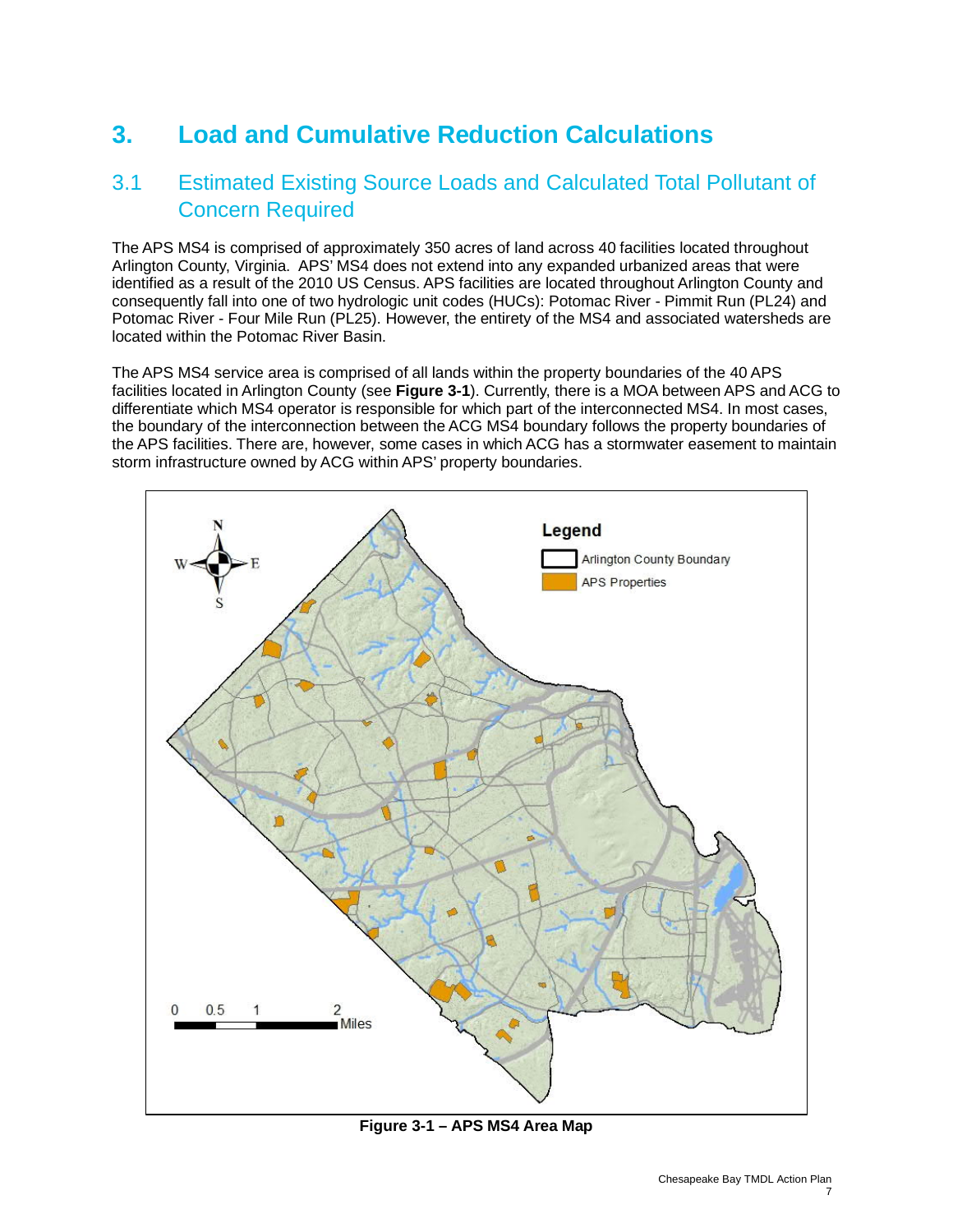ACG develops and maintains all geographic information systems (GIS) data pertaining to APS. Impervious and pervious surfaces within APS' MS4 were determined by ACG using Planimetric data developed from Ortho-rectified Aerial Photography taken in 2009. Polygons for impervious surfaces include the following:

- 1. Structures
- 2. Bridges (roadway and pedestrian)
- 3. Alleys
- 4. Driveways
- 5. Parking lots
- 6. Paved Medians
- 7. Roadways
- 8. Sidewalks (including handicap ramps and bike/pedestrian trails)
- 9. Hard surface sports courts including but not limited to: tennis and basketball courts

To calculate the 2009 impervious regulated area, the 2009 planimetric impervious cover features were clipped using the APS MS4 boundary polygon layer. Estimated acres of forest were delineated in GIS using the 2009 ortho-rectified aerial photography. Regulated pervious acres were calculated by subtracting the regulated impervious acres and forest acres from the total MS4 acres. APS' MS4 does not extend into any expanded urbanized areas that were identified as a result of the 2010 US Census; therefore, the clipped values from 2009 planimetric data were used. **Table 3-1** summarizes the existing source acreage for APS' MS4. Acres of forest have been included for reference; however, forest acres do not affect the total source load calculation.

#### **Table 3-2 – APS MS4 Acreage<sup>1</sup>**

| <b>Total APS MS4 Area</b> | <b>Impervious Area</b> | <b>Pervious Area</b> | <b>Forested Area</b> |
|---------------------------|------------------------|----------------------|----------------------|
| (acres)                   | $(acres)^2$            | (acres)              | (acres)              |
| 349.87                    | 132.47                 | 190.99               | 26.41                |

**Note**:

1. Planimetric data from 2009 was used to identify impervious and pervious acreage reflecting 2009 land cover conditions. APS' MS4 does not extend into any expanded urbanized areas that were identified as a result of the 2010 US Census. The acreages for various schools have been corrected based on property exchanges with Arlington County regarding right of ways and boundaries. As a result of those corrections, the acreages identified in this table do not align perfectly with the acreages communicated in the Registration Statement for coverage under the 2018 MS4 Permit.

APS' MS4 is located entirely within the Potomac River Basin. Consequently, MS4 Permit Table 3b<sup>2</sup> was used to calculate existing source loads and required reductions. Existing source loads include loads from pervious or impervious lands served by the MS4 as of June 30, 2009<sup>3</sup>. Pervious cover consists of land with some type of vegetative cover, such as forested area or open space and managed turf. Impervious cover consists of material that significantly impedes or prevents natural infiltration of water into soil, which includes lands that have been previously developed. Prior developed lands include land that has been previously utilized for residential, commercial, industrial, industrial, institutional, recreation, transportation, or utility facilities or structures, and that will have the impervious areas associated with those uses altered during a land-disturbing activity. **Table 3-2** provides the calculation sheet for estimating existing source loads for the Potomac River Basin which is found by multiplying the total existing acres served by the MS4 as of Jun 30, 2009 and the 2009 Edge of Stream (EOS) loading rate. These values correlate with the total baseline loads that theoretically are discharged into the Potomac River Basin as a result of runoff from existing impervious and pervious acreage, prior to accounting for any installed BMPs.

<sup>&</sup>lt;sup>2</sup> MS4 Permit Table 3b: Calculation Sheet for Estimating Existing Source Loads for the Potomac Basin \*Based on Chesapeake Bay Program Watershed Model Phase 5.3.2.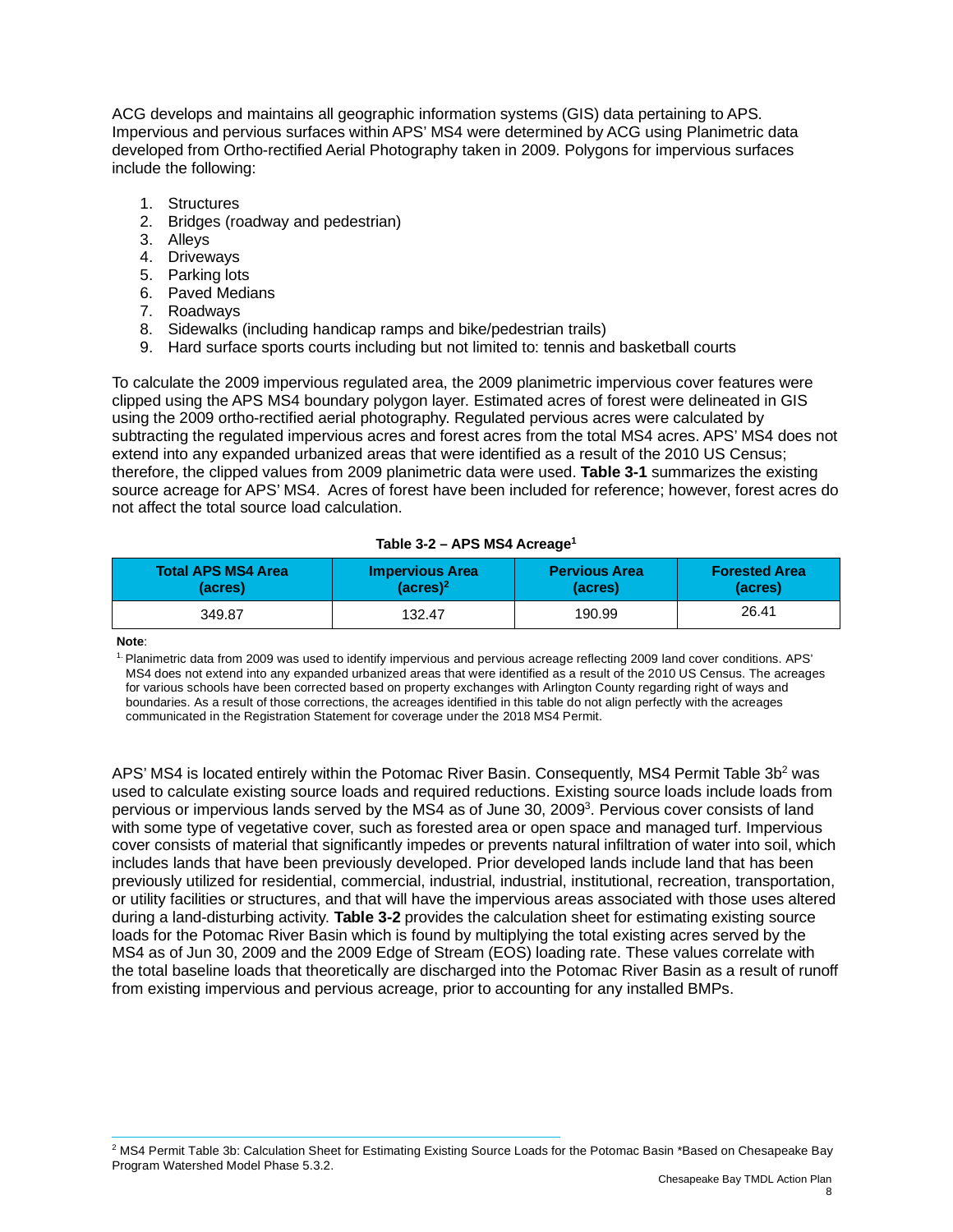| <b>Subsource</b>                                          | <b>Pollutant</b> | <b>Total Existing</b><br><b>Acres Served</b><br>by MS4<br>$(6/30/09)^1$ | <b>2009 EOS</b><br><b>Loading Rate</b><br>$(lbs/ac/yr)^2$ | <b>Estimated Total POC</b><br><b>Load Based on 2009</b><br><b>Progress Run (lbs/yr)</b> | Sum of<br><b>Total POC</b><br>Loads (lbs) |  |
|-----------------------------------------------------------|------------------|-------------------------------------------------------------------------|-----------------------------------------------------------|-----------------------------------------------------------------------------------------|-------------------------------------------|--|
| Regulated Urban<br>Impervious                             |                  | 132.47                                                                  | 16.86                                                     | 2,233.44                                                                                |                                           |  |
| Regulated Urban<br>Pervious                               | Nitrogen         | 190.99                                                                  | 10.07                                                     | 1,923.26                                                                                | 4,156.71                                  |  |
| Regulated Urban<br>Impervious                             |                  | 132.47                                                                  | 1.62                                                      | 214.60                                                                                  | 292.91                                    |  |
| <b>Regulated Urban</b><br><b>Pervious</b>                 | Phosphorus       | 190.99                                                                  | 0.41                                                      | 78.31                                                                                   |                                           |  |
| <b>Regulated Urban</b><br>Impervious                      | Total            | 132.47                                                                  | 1171.32                                                   | 155,164.76                                                                              |                                           |  |
| Suspended<br>Regulated Urban<br><b>Solids</b><br>Pervious |                  | 190.99                                                                  | 175.8                                                     | 33,575.94                                                                               | 188,740.70                                |  |

**Table 3-3 – APS MS4 Existing Source Loads (Potomac River Basin)**

**Notes:**

 $1.$  APS' MS4 does not extend into expanded urbanized areas that were identified as a result of the 2010 US Census; therefore, clipped values from 2009 planimetric data were used to calculate total existing acres served by MS4.

<sup>2.</sup> 9VAC25-890, General Permit for Discharges of Stormwater from Small Municipal Separate Storm Sewer Systems (MS4s), Table 3b: Calculation Sheet for Estimating Existing Source Loads for the Potomac River Basin, based on Chesapeake Bay Program Watershed Model Phase 5.3.2.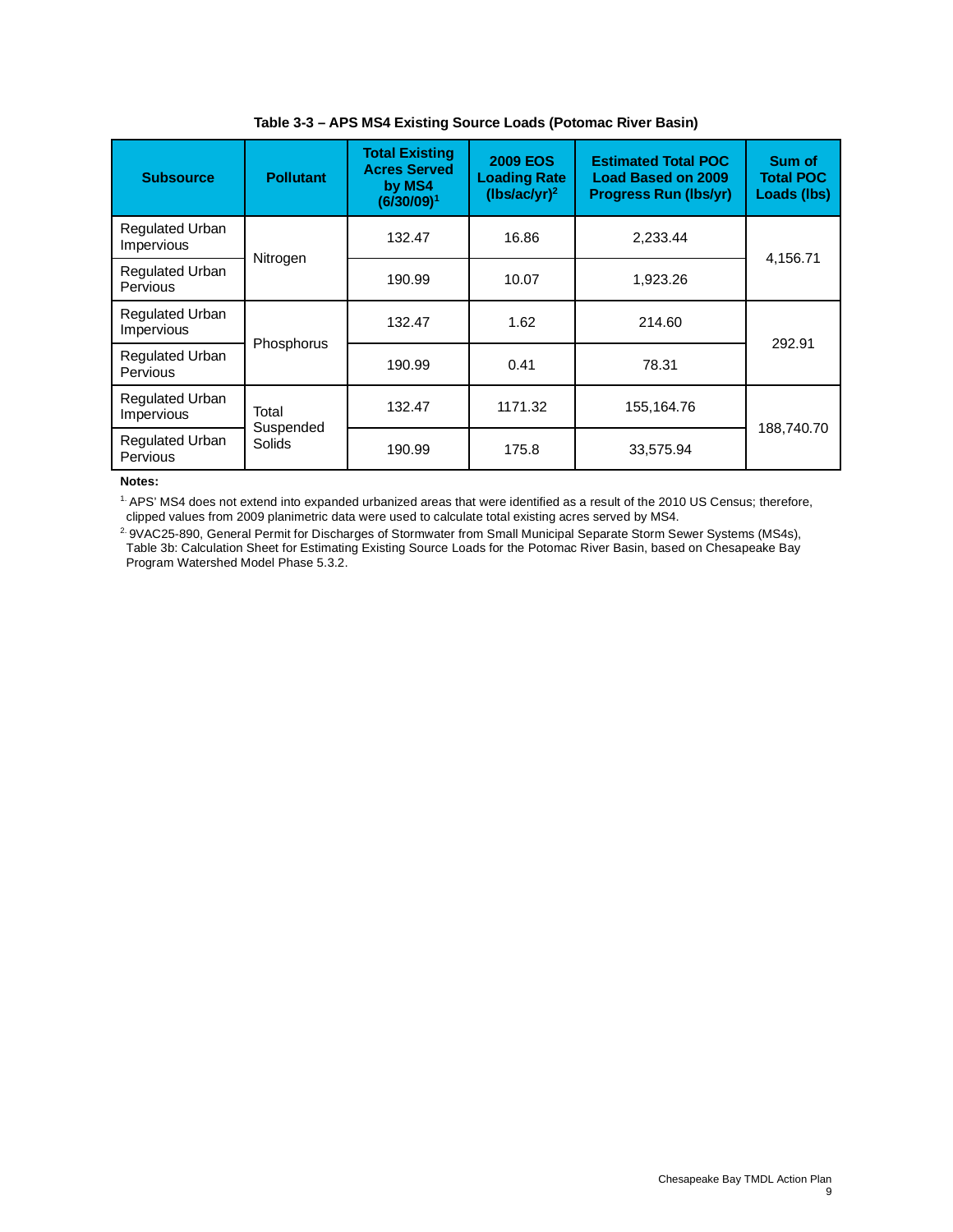APS is required to plan to meet 40% of the L2 scoping run reductions for existing sources by the end of the second MS4 Permit cycle (June 30, 2023). **Table 3-3** provides the calculation sheet to determine the 40% load reduction required during the second permit cycle.

| <b>Subsource</b>                                      | <b>Pollutant</b> | <b>Estimated</b><br><b>Total POC</b><br><b>Load Based</b><br>on 2009<br><b>Progress</b><br><b>Run</b><br>$(lbs/yr)^2$ | <b>Percentage of</b><br><b>MS4 required</b><br><b>Chesapeake</b><br><b>Bay total L2</b><br><b>loading</b><br><b>reduction</b> | <b>Percentage</b><br>of L2<br>required<br>reduction<br>by<br>6/30/2023 | 40%<br>cumulative<br>reduction<br>required by<br>6/30/2023<br>(lbs/yr) | Sum of<br>40%<br>cumulative<br>reduction<br>(lb/yr) |  |
|-------------------------------------------------------|------------------|-----------------------------------------------------------------------------------------------------------------------|-------------------------------------------------------------------------------------------------------------------------------|------------------------------------------------------------------------|------------------------------------------------------------------------|-----------------------------------------------------|--|
| Regulated<br>Urban<br>Impervious                      |                  | 2,233.44                                                                                                              | 9%                                                                                                                            | 40%                                                                    | 80.40                                                                  |                                                     |  |
| Regulated<br>Urban<br>Pervious                        | Nitrogen         | 1,923.26                                                                                                              | 6%                                                                                                                            | 40%                                                                    | 46.16                                                                  | 126.56                                              |  |
| Regulated<br>Urban<br>Impervious                      |                  | 214.60                                                                                                                | 16%                                                                                                                           | 40%                                                                    | 13.73                                                                  | 16.00                                               |  |
| Regulated<br>Urban<br>Pervious                        | Phosphorus       | 78.31                                                                                                                 | 7.25%                                                                                                                         | 40%                                                                    | 2.27                                                                   |                                                     |  |
| Regulated<br>Urban<br><b>Impervious</b>               | Total            | 155,164.76                                                                                                            | 20%                                                                                                                           | 40%                                                                    | 12,413.18                                                              |                                                     |  |
| Suspended<br>Regulated<br>Solids<br>Urban<br>Pervious |                  | 33,575.94                                                                                                             | 8.75%                                                                                                                         | 40%                                                                    | 1,175.16                                                               | 13,588.34                                           |  |

| Table 3-4 – Calculation Sheet for Determining Total POC Reductions Required by the End of Second |
|--------------------------------------------------------------------------------------------------|
| Permit Cycle for the Potomac River Basin <sup>1</sup> for APS                                    |

Notes:

1. **Table 3-3** calculates the total POC Reductions Required by the end of the second permit cycle based on additional information provided in MS4 Permit Table 3b: Calculation Sheet for Estimating Existing Source Loads for the Potomac Basin \*Based on Chesapeake Bay Program Watershed Model Phase 5.3.2.

<sup>2.</sup> Total POC loads calculated in Table 3-2 of this plan.

Section 6 of this Action Plan discusses the means and methods available for implementation in order to meet the required reductions identified in **Table 3-3**.

### 3.2 Means and Methods to Address Discharges from New Sources

The MS4 permit requires a discussion on the means and methods that will be utilized to address discharges into the MS4 from new sources for projects where construction was initiated between July 1, 2009 through June 30, 2019. Development or redevelopment projects for which construction was initiated between July 1, 2009 and June 30, 2019; that disturb one acre or greater; and utilize an average land cover condition greater than 16% impervious cover for the design of post-development stormwater management facilities require an offset of increased loads. The following means and methods are used by APS to address discharges from these new sources:

 For all construction projects disturbing greater than 2,500 square feet, APS adheres to the Arlington County Code, Chapter 60 on Stormwater Management, which provides stormwater requirements for land disturbing activities in Arlington County and are more stringent than the Virginia Stormwater Management Program (VSMP) regulations for the implementation of post-development stormwater management facilities. This includes acquiring coverage under the General Construction Permit as well as a LDA permit and development of a stormwater plan.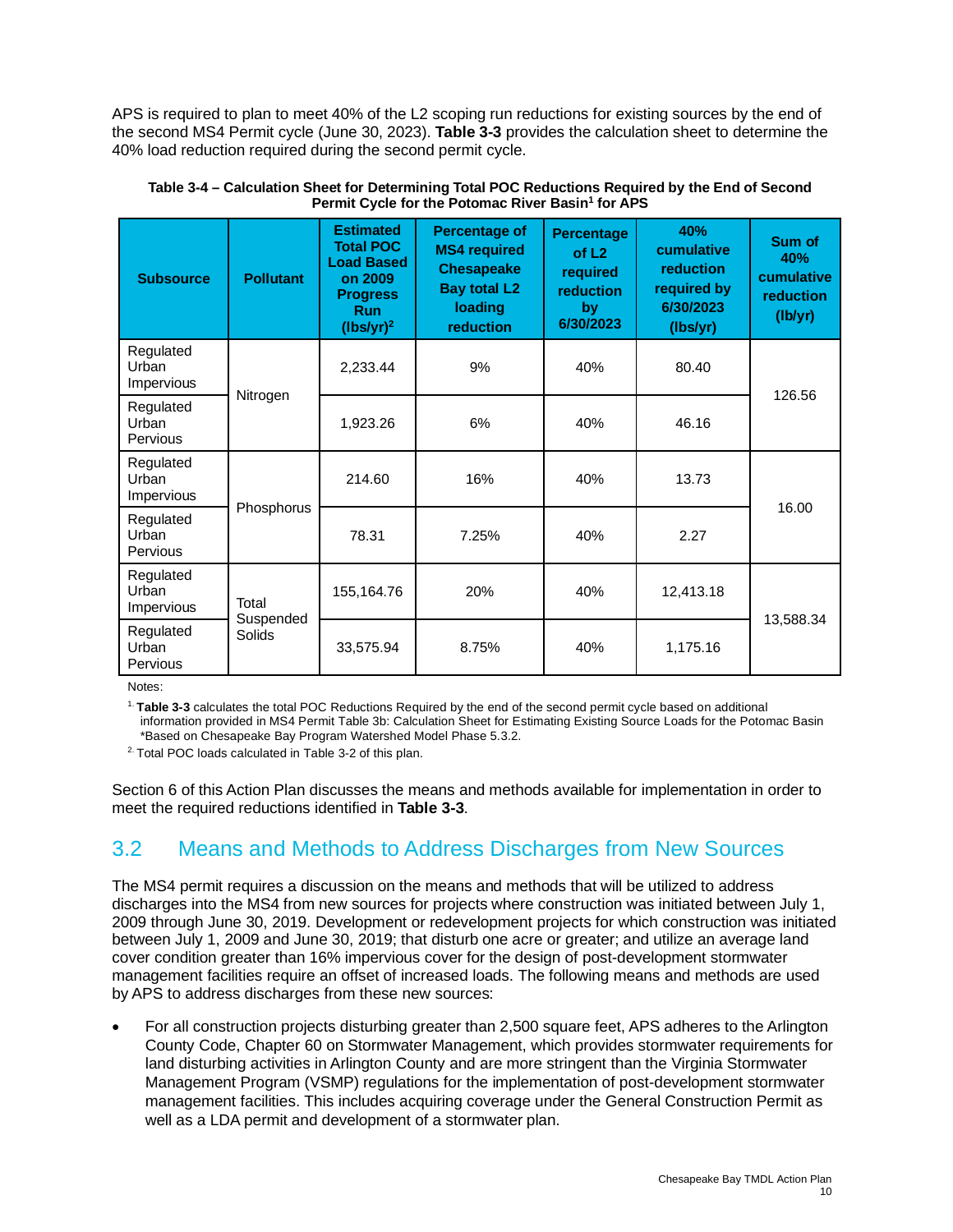APS works with ACG to minimize impervious surfaces for all new construction and additions to include parking and pervious pavement.

#### 3.2.1 Construction Initiated July 1, 2009 through June 30, 2014

APS calculated new source loads associated with construction projects disturbing 1 acre or greater and initiating construction between July 1, 2009 through June 30, 2014 as required in the previous MS4 Permit, effective 2014-2018. Construction was initiated for the following three projects during that time period:

- 1. Wakefield High School renovation and expansion (36.3 acres);
- 2. Ashlawn Elementary School renovation and expansion (4.1 acres); and
- 3. Discovery Elementary School construction (14.7 acres).

Arlington County is the VSMP authority for APS and executes a rigorous plan review process and BMP certification process for all APS projects with land disturbance over 2,500 square feet, which exceeds the state requirement. APS calculated new source loads resulting from the increased impervious area for these three projects, which are reported in **Table 3-4**. These calculations confirm that none of the three projects result in an increased TP load of 0.45 lbs TP per acre per year or more, which is the minimum threshold that requires permittees to make reductions for new source loads. Therefore, APS is not required to make reductions due to new source loads.

| <b>Project</b><br><b>Name</b>            | <b>Total</b><br><b>Disturbed</b><br>Area<br>(acres) | <b>Pre-Dev</b><br>ТP<br><b>Loads</b><br>(lbs) | Post-<br>Dev TP<br>Loads<br>(lbs) | <b>TP Load</b><br><b>Reduction</b><br>from Post-<br><b>Dev BMPs</b><br>(Ibs) | <b>TOTAL TP</b><br>Load Increase,<br>minus BMP<br>reduction<br>(lbs) | <b>TP Load</b><br><b>Increase</b><br><b>Per Acre</b><br>(lbs)<br>TP/ac/yr) | Less Than 0.45<br>lbs $TP/ac/yr1$ ?                                 |
|------------------------------------------|-----------------------------------------------------|-----------------------------------------------|-----------------------------------|------------------------------------------------------------------------------|----------------------------------------------------------------------|----------------------------------------------------------------------------|---------------------------------------------------------------------|
| Wakefield<br><b>High School</b>          | 36.3                                                | 29.3                                          | 30.0                              | 2.47                                                                         | $-1.73$                                                              | $-0.05$                                                                    | Yes - no additional<br>reductions<br>required for<br>redevelopment. |
| Ashlawn<br>Elementary<br>School          | 4.08                                                | 2.8                                           | 3.4                               | 1.10                                                                         | $-0.50$                                                              | $-0.11$                                                                    | Yes - no additional<br>reductions<br>required for<br>redevelopment. |
| <b>Discovery</b><br>Elementary<br>School | 14.7                                                | 7.4                                           | 16.6                              | 5.40                                                                         | 4.89                                                                 | 0.33                                                                       | Yes - no additional<br>reductions<br>required for<br>redevelopment. |

**Table 3-5 – New Source Loads Initiating Construction July 1, 2009 - June 30, 2014**

**Note:**

1. DEQ Memo No. GM20-2003, Chesapeake Bay TMDL Special Condition Guidance (February 6, 2021) specifies that permittees do not have to make reductions beyond the 16% average land cover condition or .45lbs TP/ac/yr. This .45lbs/TP/ac/yr should be compared to the difference between the site's pre-development TP load and post-development TP load, accounting for load reductions associated with any BMPs installed for post-development.

### 3.2.2 Construction Initiated July 1, 2014 through June 30, 2019

Arlington County is the VSMP authority for APS and executes a rigorous plan review process and BMP certification process for all APS projects with land disturbance over 2,500 square feet. This plan review and BMP certification process ensures that all required offsets are incorporated. Consequently, there are no new source loads from construction initiated between July 1, 2014 through June 30, 2019.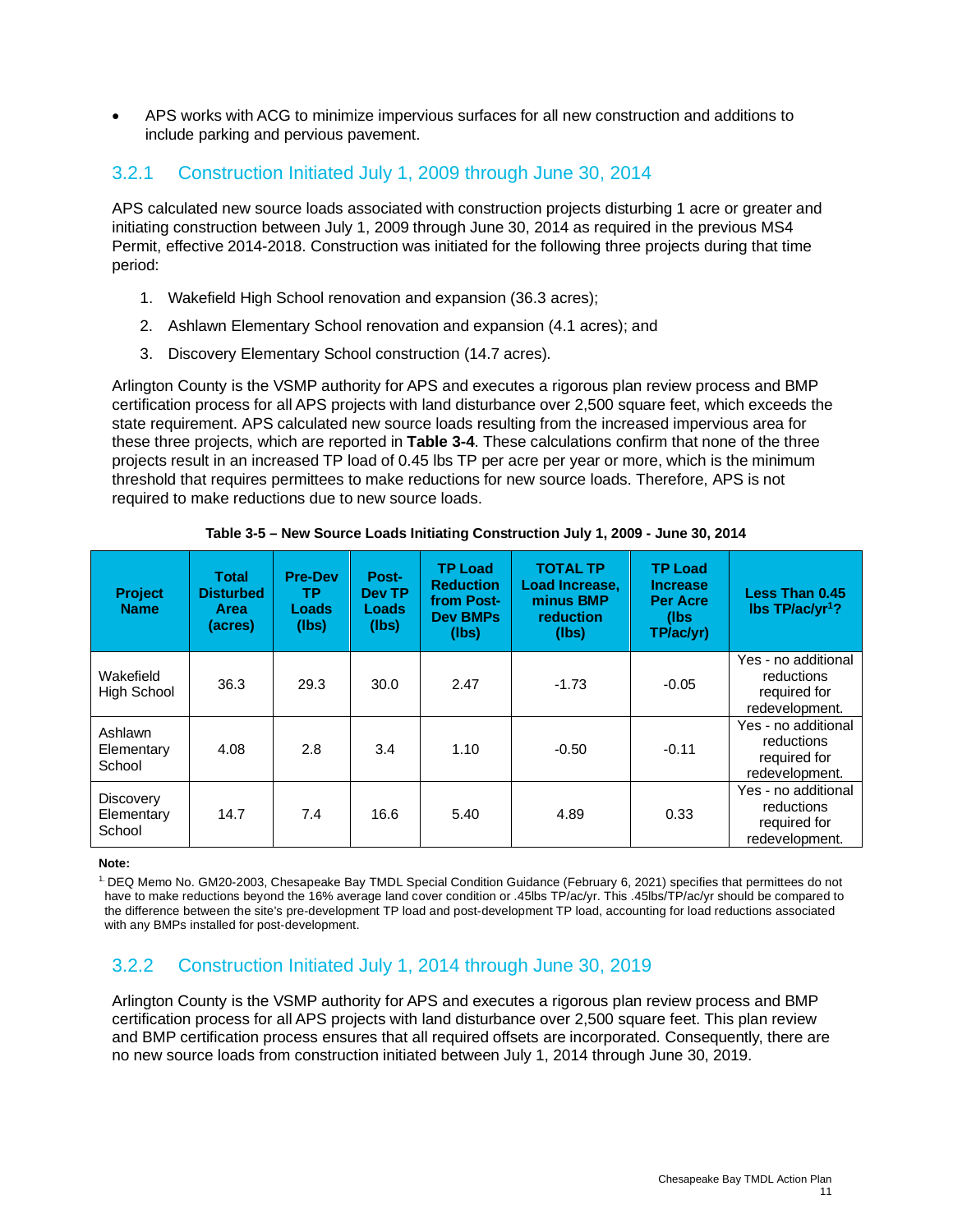### 3.3 Means and Methods to Offset Increased Loads from Grandfathered Projects that Began Construction after July 1, 2014

Although APS is not a VSMP authority, it complies with the water quality requirements of Arlington County, the locality and VSMP Authority in which APS' construction occurs.

Grandfathered projects are defined as those which meet the following criteria established in the DEQ Memo No. GM20-2003, Chesapeake Bay TMDL Special Condition Guidance, Part V – Chesapeake Bay TMDL Plan Elements, Pages 17-18:

*"…projects that have been approved or have an obligation of locality, state or federal funding prior to July 1, 2012, but have not received coverage under the General Permit for Discharges of Stormwater from Construction Activities prior to July 1, 2014. This permit requirement applies solely to new development, not redevelopment projects."*

All APS construction projects qualify as redevelopment; furthermore, projects funded prior to July 1, 2012 have received stormwater permit coverage prior to July 1, 2014. APS has no construction projects that meet the criteria of grandfathered projects.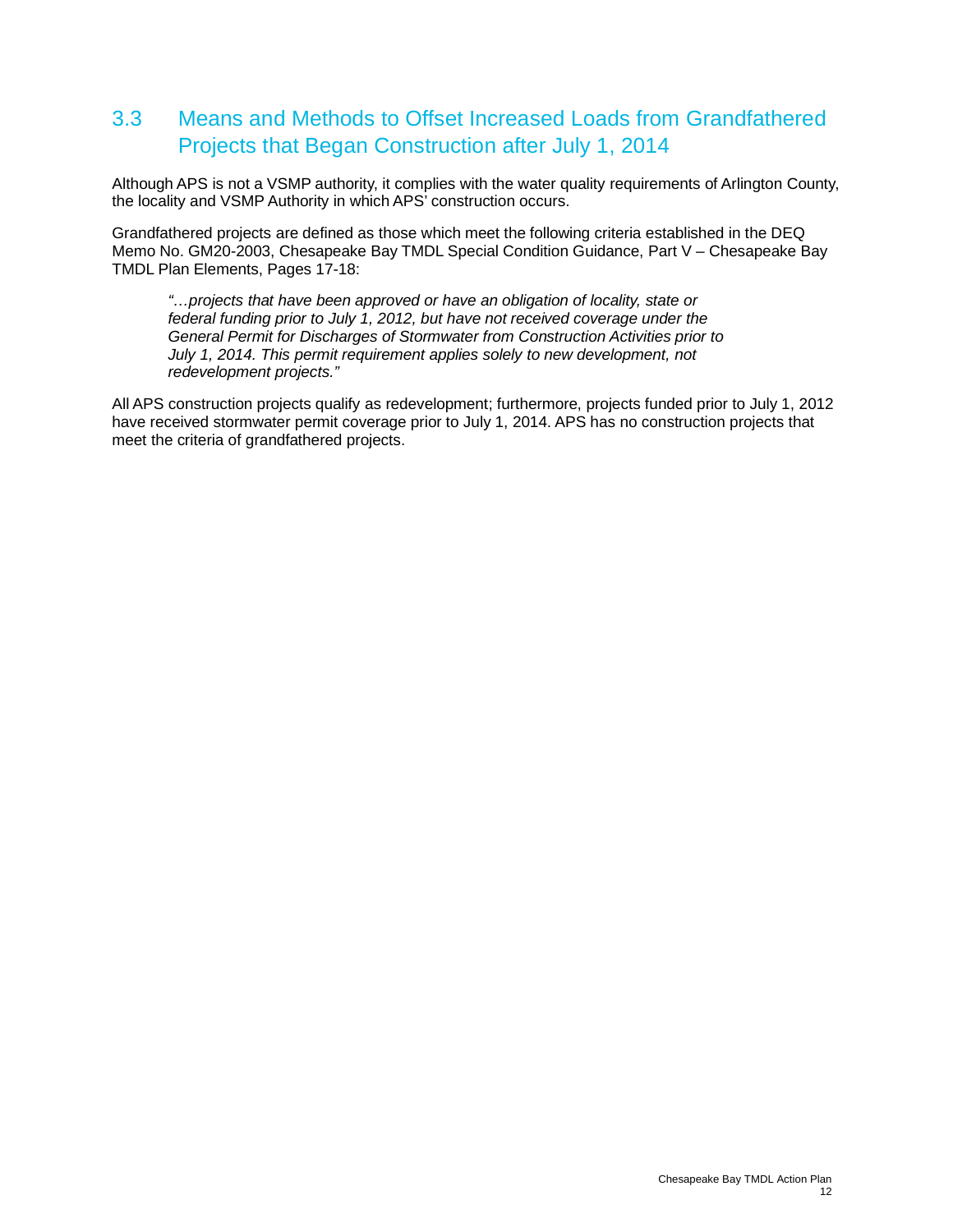## **4. Total Reductions Achieved for Each Pollutant of Concern**

The means and methods implemented to date include redevelopment-based reductions in the form of BMPs implemented between 2009 and 2021, and BMPs implemented between 2006 and 2009 that have been submitted to DEQ by the required deadline and to receive credit as historical BMPs. While the MS4 Permit requires that construction initiated through June 30, 2019 and associated BMPs are accounted for in the TMDL Action Plan, this plan incorporates construction and BMPs implemented through May 2021, to include all available information as of the date of this plan update. APS plans to purchase TN, TP, and TSS credits through an agreement with the Arlington County Water Pollution Control Plant to fulfill any remaining reduction requirements through June 30, 2023.

BMPs retrofitted and installed as part of development and redevelopment projects have achieved incremental and cumulative reductions in stormwater pollutants. Projects initiating construction between July 1, 2009 and May 2021 have yielded credit toward Chesapeake Bay TMDL reduction requirements in the following cases:

- 1. A BMP is designed as oversized and goes above and beyond the VSMP offset requirements due to construction; or
- 2. A functional BMP is retrofitted, resulting in an increased pollutant reduction rate.

Credit these BMPs are accounted for in the TMDL calculation spreadsheet, submitted with this action plan. **Table 4-1** provides a summary of the in-place reductions for each type/category of practice for this permit cycle through FY 2021. For BMPs that meet the Virginia Stormwater BMP Clearinghouse criteria, BMP Clearinghouse removal rates were used for TN and TP. For BMPs that do not meet the Virginia Stormwater BMP Clearinghouse criteria, removal rates were determined using either the Chesapeake Bay Program Efficiencies or Retrofit Curve equations, as specified in the DEQ Guidance Memo No. 20- 2003, Appendix V.A, Appendix V.B, and Appendix V.C. At this time, the total 40% POC reduction requirement for TN has been met. The total 40% POC reduction requirements for TP and TSS will be met through a phosphorus and sediment credit purchase agreement with the Arlington County Water Pollution Control Plant, which will go into effect prior to June 30, 2023.

| <b>Means and Methods Implemented</b>                                                                    | <b>Total TN Reduction</b><br>(lbs/yr) | <b>Total TP Reduction</b><br>(lbs/yr) | <b>Total TSS Reduction</b><br>(lbs/yr) |
|---------------------------------------------------------------------------------------------------------|---------------------------------------|---------------------------------------|----------------------------------------|
| 40% POC Reduction Requirement by<br>June 30, 2023                                                       | 126.56                                | 16.00                                 | 13,588.34                              |
| Increased Loads from Construction<br>2009-2021                                                          | 88.13                                 | 15.70                                 | 12,920.88                              |
| Subtotal of Reduction Required                                                                          | 214.69                                | 31.70                                 | 26,509.22                              |
| <b>BMP Credit from Construction and</b><br>Retrofits (2009-2021)                                        | $-272.03$                             | $-24.28$                              | $-17,910.43$                           |
| Credit from Historic BMPs (2006-2009)                                                                   | $-11.58$                              | $-0.92$                               | $-955.15$                              |
| <b>Subtotal of BMP Credits</b>                                                                          | $-283.61$                             | $-25.20$                              | -18,865.58                             |
| Percent of Total POC Load Reduction<br>$(100\%)$                                                        | 68.9%                                 | 23.7%                                 | 17.5%                                  |
| Required Percent of Total POC Load<br><b>Reduction for Second Permit Cycle</b>                          | 40%                                   | 40%                                   | 40%                                    |
| <b>Additional POC Load Reduction</b><br><b>Required to Meet Second Permit Cycle</b><br>Reductions (40%) | 0                                     | 6.52                                  | 7,643.64                               |

**Table 4-1 – POC Reductions from Means and Methods Implemented to Date**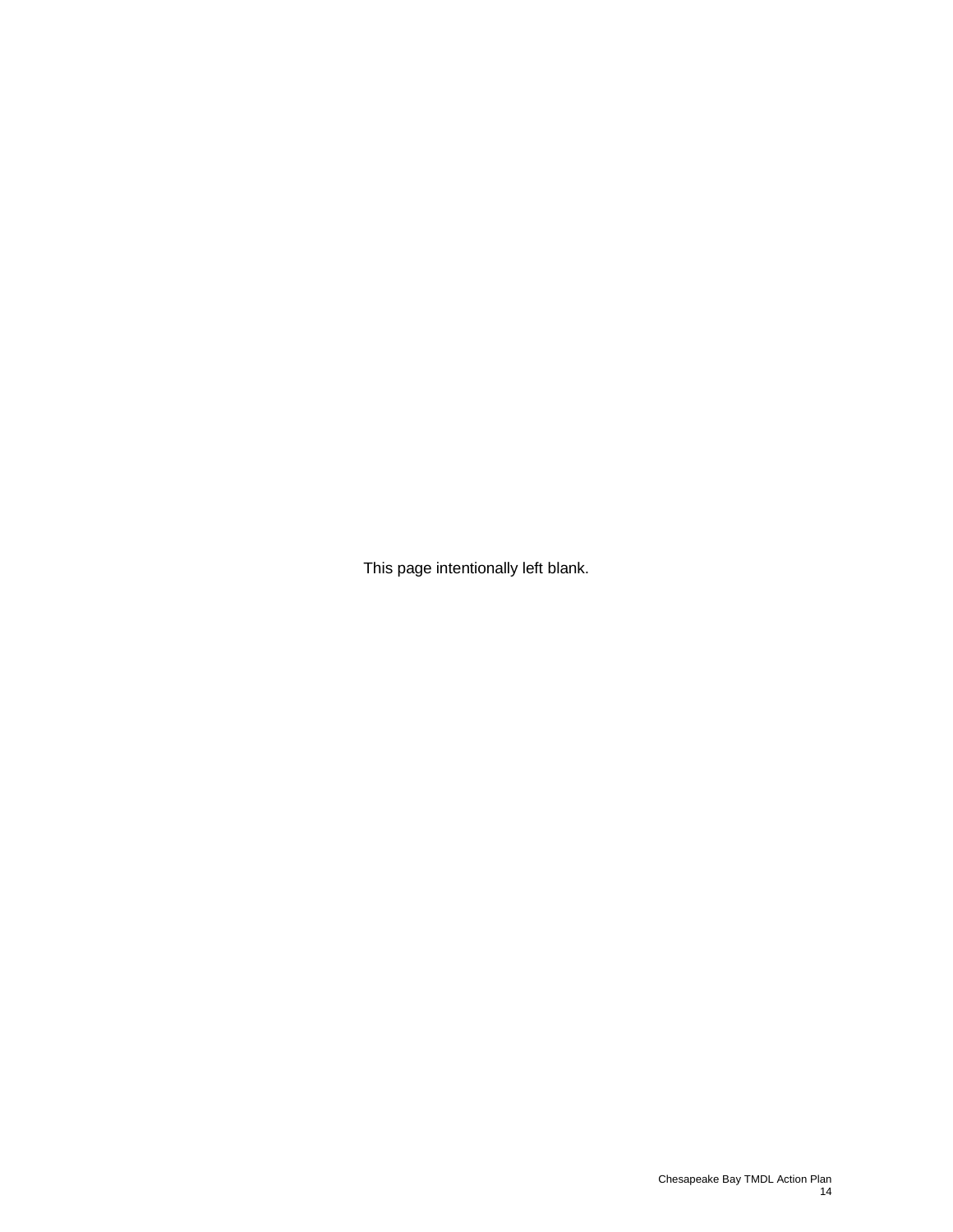## **5. List of BMPs Implemented to Achieve Reductions for the Chesapeake Bay TMDL**

A list of BMPs implemented to date is included in the provided TMDL calculation spreadsheet that has been submitted alongside this Action Plan. The spreadsheet includes a tab for BMPs that were implemented along with projects initiating construction between July 1, 2009 through May 2021 and accounts for reductions associated with BMP retrofits and design of construction BMPs above VSMP offset requirements. The spreadsheet includes a separate tab documenting historical BMPs implemented between 2006 and 2009. APS claims credit for two BMPs that meet the Virginia BMP Clearinghouse criteria for a Bioretention Level 1. These historical BMPs were submitted to the DEQ and approved for full mass removal credit for TP and TN.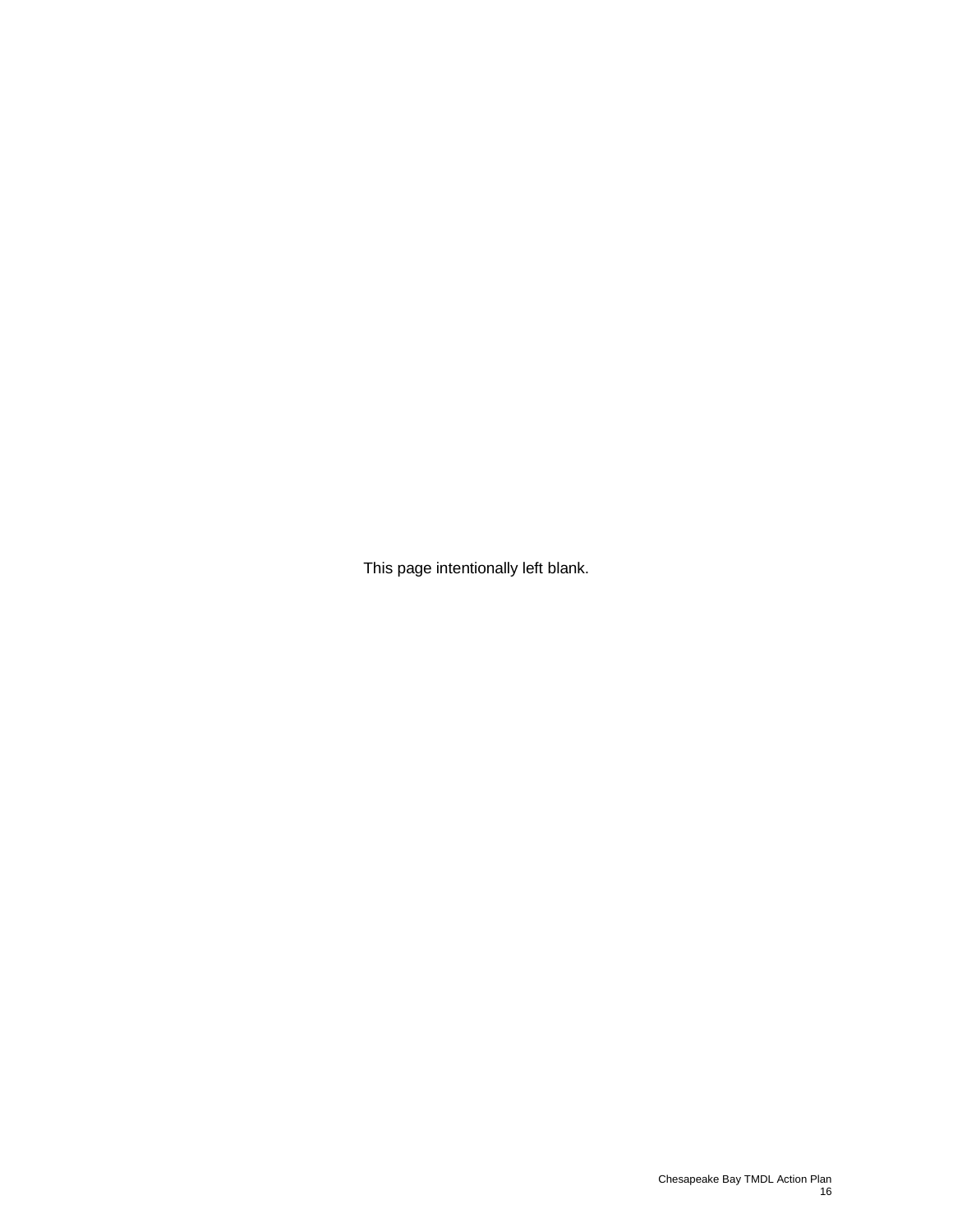## **6. Methods Implemented by the Permittee Prior to the Expiration of This Permit to Meet Cumulative Reductions**

The required reductions from existing sources identified in **Table 3-3** of this Action Plan must be achieved by the end of second permit cycle, which is June 30, 2023. This section identifies the strategy that APS intends to implement by the end of the second permit cycle in order to meet the 40% reduction targets. APS had already met its 40% reduction target for TN. **In order to meet its 40% reduction targets for TP and TSS, APS intends to purchase TP and TSS credits through an Agreement with the Arlington County Water Pollution Control Plant. The agreement with be executed prior to June 30, 2023.**

**Table 6-1** summarizes the costs associated with the annual nutrient and sediment credit purchase to meet Phase II reduction requirements by June 30, 2023. Costs are based on actual quotes received from the Arlington County Water Pollution Control Plant.

| <b>Pollutant</b> | <b>Cost per Pound</b>                                       | <b>Total Pounds</b><br><b>Purchased</b> | <b>Total Cost</b> |
|------------------|-------------------------------------------------------------|-----------------------------------------|-------------------|
| TN               | \$20                                                        |                                         | \$0 / yr          |
| TP               | \$20                                                        |                                         | \$140 / yr        |
| <b>TSS</b>       |                                                             | 7.644                                   | \$7,644 / yr      |
|                  | <b>Total Annual Cost of Credit Purchase</b><br>\$7,784 / yr |                                         |                   |

#### **Table 6-1 – Annual Costs of Credit Purchase from Arlington County Water Pollution Control Plant**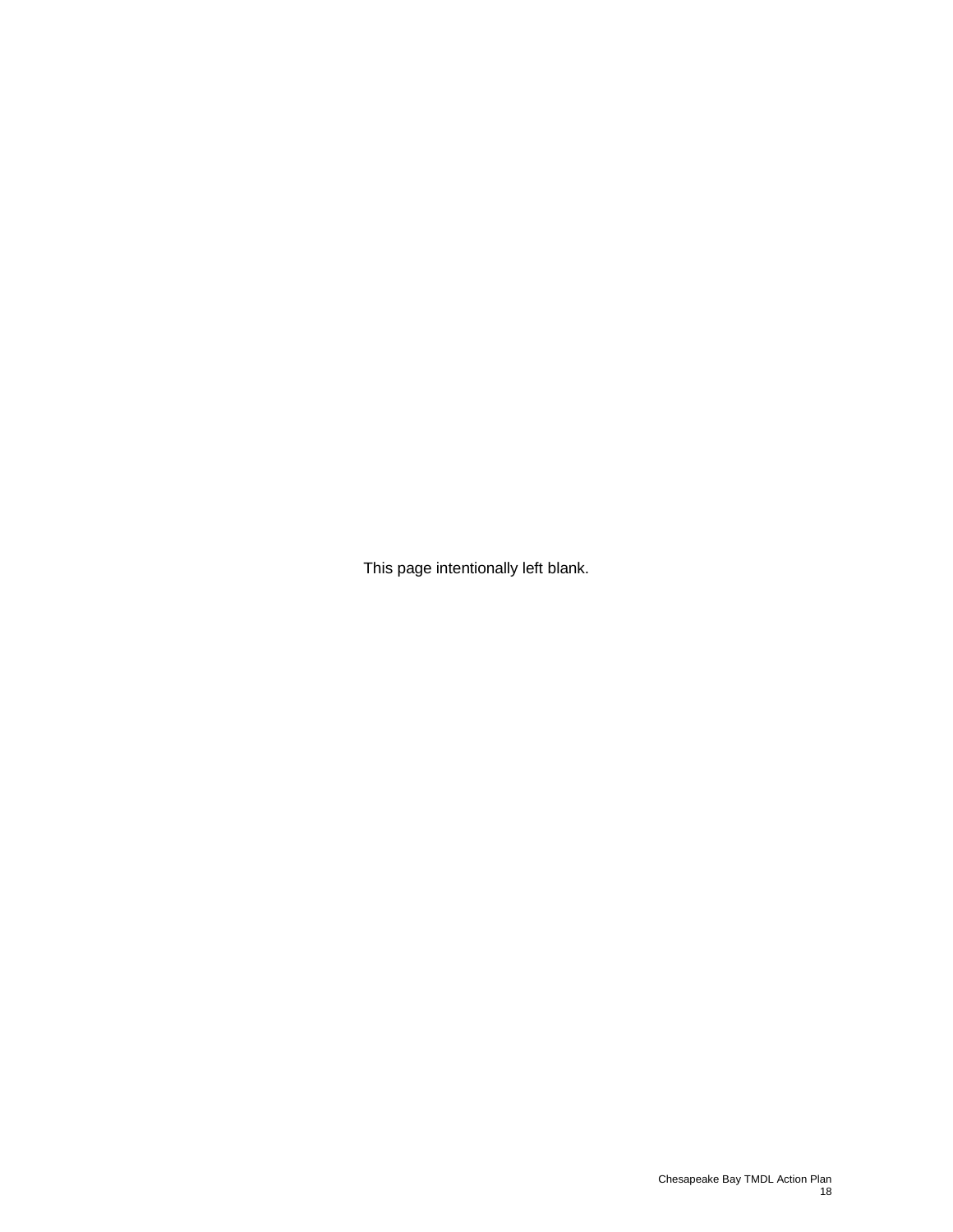## **7. Public Comments on Draft Chesapeake Bay TMDL Action Plan**

The Chesapeake Bay TMDL Action Plan will be posted to the Arlington Public Schools Stormwater Management Program website<sup>3</sup>. To solicit public comments, a notice requesting comment was sent through the APS School and Community Relations office. The opportunity to provide comments was open for over 15 days, and no public comments were received.

3 https://www.apsva.us/aps-goes-green/stormwater-management-program/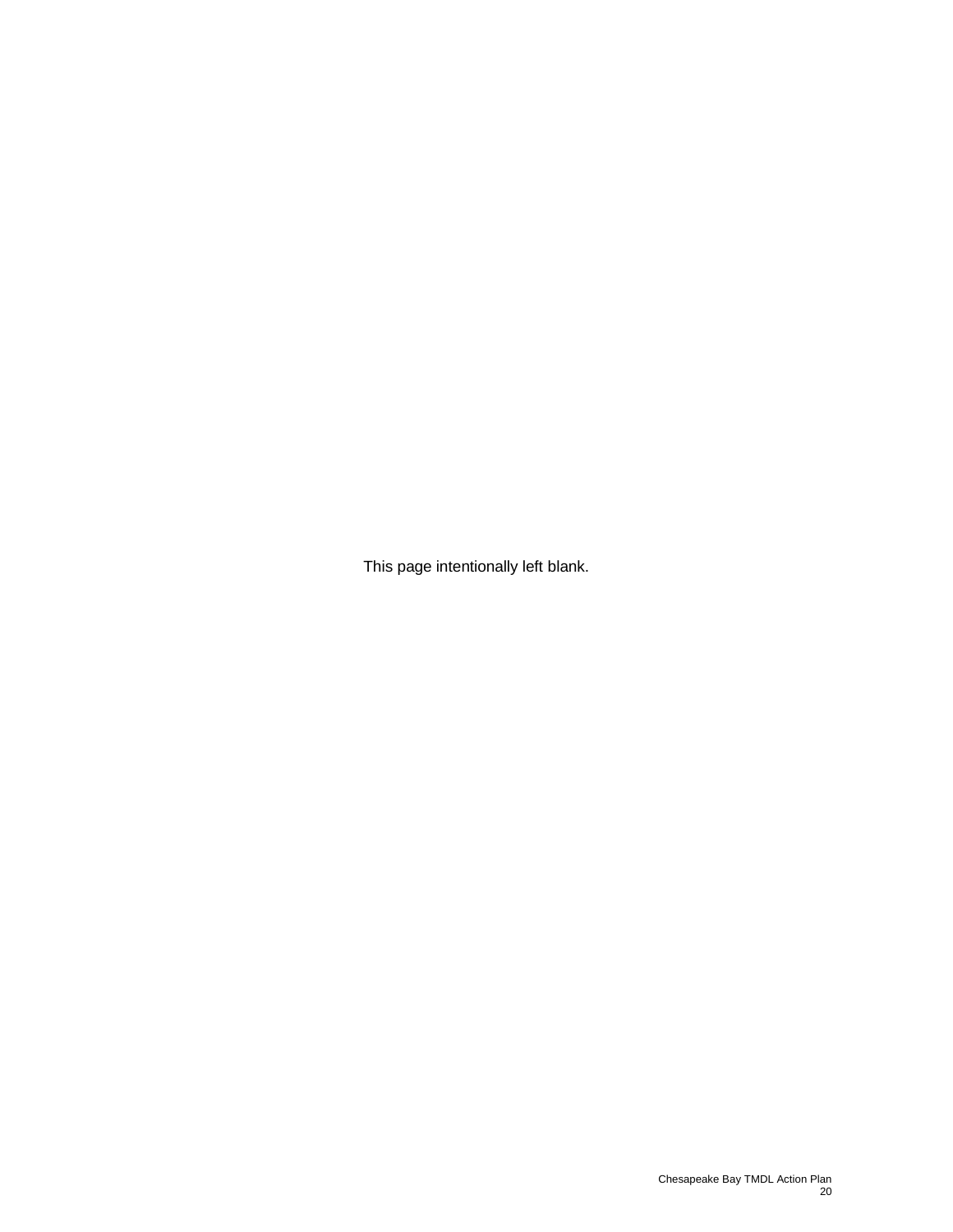## **8. References**

- 9VAC25-890, General VPDES Permit No. VAR040127 for Discharges of Stormwater from Small Municipal Separate Storm Sewer Systems, Virginia Legislative Information System, Effective 2018- 2023.
- Arlington Public Schools 2020 Phase II (Small) Municipal Separate Storm Sewer System (MS4) Annual Report, September 30, 2020.

Arlington Public Schools Small MS4 Program Plan, 2018-2023 Permit Cycle, Revised April 2019.

Virginia Department of Environmental Quality. Commonwealth of Virginia Department of Environmental Quality Water Division Guidance Memo No. 20-2003 (for Chesapeake Bay TMDL Special Condition requirements in the 2018-2023 General Permit for Discharges of Stormwater from Small (Phase II) MS4s), Virginia Department of Environmental Quality, Water Division, Richmond, VA, February 6, 2021.